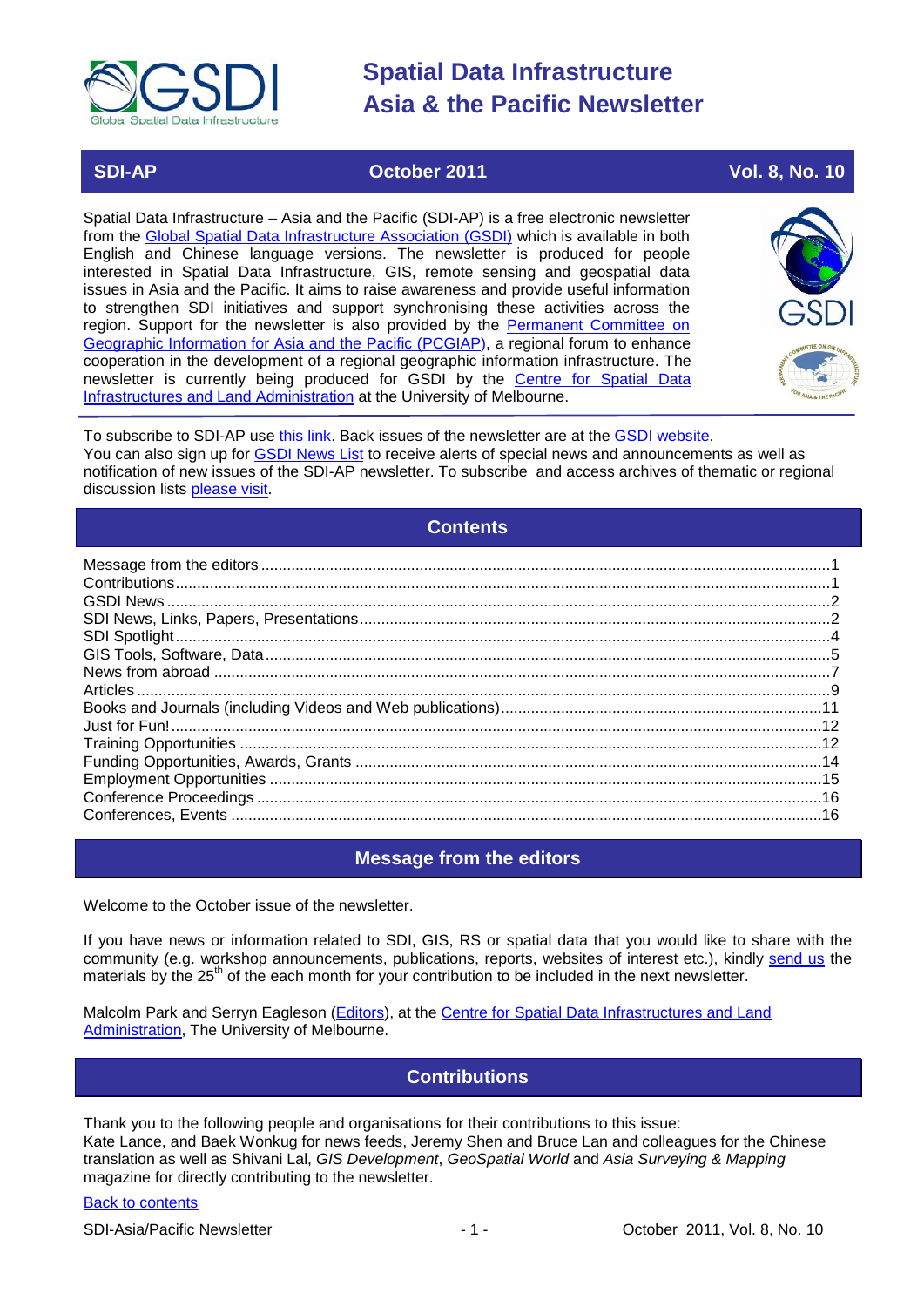

### **GSDI News**

#### <span id="page-1-0"></span>**International Geospatial Society (IGS) Free Memberships**

At its recent meeting, the GSDI Board of Directors passed a motion that allows individuals in low and very low income nations to join the International Geospatial Society (IGS) by providing specific information of value to the global community in lieu of annual cash dues. To join, simply add your professional profile to the growing interconnected network of geospatial specialists across the globe. Benefits of membership in IGS are listed at [http://www.igeoss.org/benefits.](https://owa.unimelb.edu.au/owa/redir.aspx?C=54c2b4d3973d480282dc7c38384f4204&URL=http%3a%2f%2fwww.igeoss.org%2fbenefits) For further information, contact [Harlan Onsrud,](mailto:onsrud@gsdi.org) Executive Director, GSDI Association.

#### **[Call for proposals: GSDI Small Grants Program 2011-2012](http://www.gsdi.org/node/315)**

The Global Spatial Data Infrastructure (GSDI) Association, the FGDC, and GISCorps have announced the Small Grants Program for the year 2011-12.

**Application deadline: 31 October 2011. See under** ["Funding Opportunities, Awards, Grants"](#page-13-0)

#### <span id="page-1-1"></span>[Back to contents](#page-0-0)

### **SDI News, Links, Papers, Presentations**

#### **Malaysia Geosarnas - [Spatial Data for Natural Resource Management](http://www.asmmag.com/201109212227/malaysia-geosarnas-spatial-data-for-natural-resource-management.html)**

Natural resources have a limit. For that, people need to manage those resources to be used on an ongoing basis. One way is by utilizing the data and geospatial information. geospatial data that can later be processed into information that can be used as a tool in policy formulation. Thus, the policy is beneficial to the prosperity of the people in a sustainable manner. It was described by Deputy Remote Sensing Lapan, Drs. Taufik Maulana, MBA, at the International Seminar on Geospatial and Human Dimension on Sustainable Natural Resource Management, on Monday (12 / 9). The seminar took place at IPB International Convention Center. Source: geosarnas and Asia Surveying and Mapping Magazine

#### **[What are some 'where's my jetpack?' promises related to geospatial technology?](http://www.vector1media.com/spatialsustain/what-are-some-wheres-my-jetpack-promises-related-to-geospatial-technology.html)**

This wishful thinking hasn't escaped the geospatial technology industry, where so much of the work involves an assessment of our planet's existing state so that we may project our plans of development and policy into the future. We like to pin the hopes and dreams of tomorrow onto the people or organizations that shared their vision. There have been a number of noteworthy visions from visionaries in the geospatial realm, and below are a few that stand out.

Source: SpatialSustain

### **[Design of NGIS: one size fits all type](http://mycoordinates.org/design-of-ngis-one-size-fits-all-type/)**

This article provides a review of the National Data Sharing and Accessibility Policy (NDSAP) announced by the Department of Science and Technology (DST), Government of India in May 2011. This initiative is a bold step. However there are a number of restrictions and challenges which need to be addressed. Source: Coordinates

#### **[India to launch National GIS Portal](http://www.futuregov.in/articles/2011/sep/20/india-launch-national-gis-portal/)**

In the last decade, India has made considerable progress in laying out the foundation for a sound knowledgebase and a strong user-base for GIS activities in the country. The public and private sectors, in particular, have been working hand in hand in developing GIS-based planning solutions, urban management solutions, power distributions solutions, location-based services and applications which have contributed to increase in internal capacity and capability of GIS in India.

Source: FutureGov India

### **[National Spatial Data Infrastructure: The Case of the Republic of Korea](http://www.infodev.org/en/Publication.1110.html)**

[Back to contents](#page-0-0) This report, part of the Spatial Data Infrastructure for Development (SDI4MDGs) project, explores the potential use and long-term sustainability of SDI in the Republic of Korea and the lessons for the developing world. This report proposes a strategic NSDI model for developing countries based on the South Korean lessons highlighted in the paper and on the opinions of Korean GIS experts. This model includes 4 strategies: including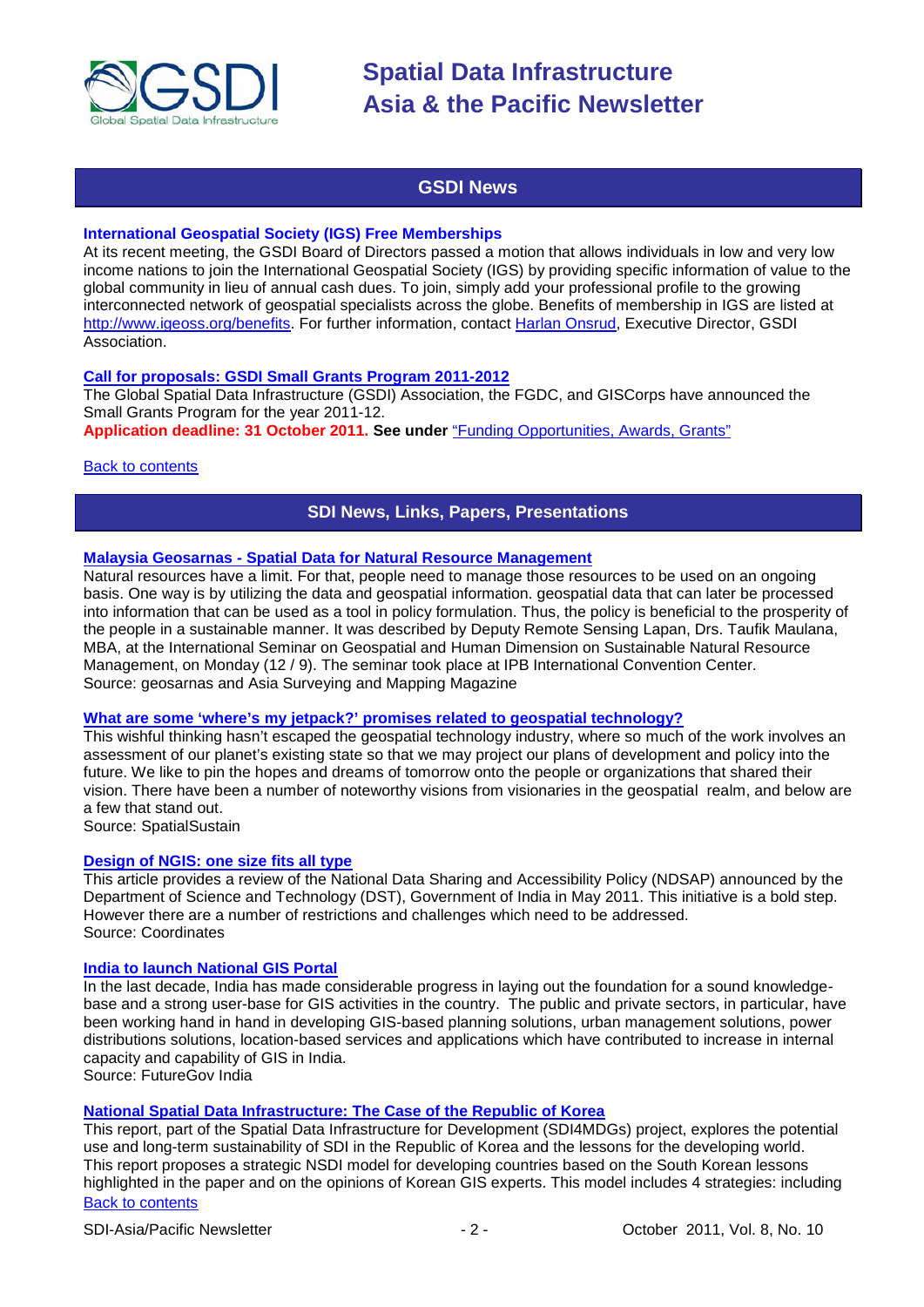

strategies for geospatial data; GI capacity building; GI portal enabling access platforms; and cost-effective management of GI with partnerships- all of which can be established for the development of SDIs at the national and local levels.

Thanks to Kate Lance for this item

#### **[Indonesia developing NSDI using cloud](http://www.futuregov.asia/articles/2011/sep/15/indonesia-develops-nsdi-using-cloud/)**

Indonesia's National Coordinating Agency for Survey and Mapping, BAKOSURTANAL, is taking its GIS initiatives to a whole new level by developing its NSDI using cloud computing technology - an initiative which stemmed from the agency's thrust to provide accurate and reliable geospatial information to government agencies and the general public.

Dr. Asep Karsidi, Chief of BAKOSURTNAL, told FutureGov that at the moment they are currently collaborating with Esri, a worldwide leader in GIS, to develop Indonesia's Spatial Data Infrastructure (Ina-SDI) using cloud. "Cloud computing can provide seamless sharing of information between different agencies, and also provide various opportunities for BAKOSURTANAL to become more cost-effective, productive, flexible, and efficient. In order to be spatially enabled, Indonesia will make spatial data acquisition complete on every scale as mandated in Indonesia's geospatial Information Laws - thus the development of the Indonesian Spatial Data Infrastructure is very critical," he said. "For the next three years we will continue to develop the NSDI to focus more on geospatial data and as well as build on capacity building for our human resources who will be custodians of our geospatial data."

Thanks to Kate Lance for this item [see also [Geospatial World Weekly\]](http://geospatialworld.net/index.php?option=com_content&view=article&id=23076%3Aindonesia-develops-nsdi-using-cloud&catid=42%3Aproduct-gis&Itemid=1)

### **[Educational Portal for Spatial Planning](http://www.vector1media.com/article/features/22999-educational-portal-for-spatial-planning.html)**

In 2007 the European directive INSPIRE was approved. This directive affects also spatial planning. The spatial planners (architects and public servants) from the partner's countries have difficulties to adopt the INSPIRE directive into their work. The problem of sustainability planning is now a challenge for all levels of society including stakeholders and policy makers. The importance and the interest in Spatial Data Infrastructure (SDI) are growing.



#### **European Project SDI-EDU**

The full name of the project is 'SDI-EDU for regional and urban planning' (with the acronym SDI-EDU). The SDI-EDU project belongs to the framework of the Leonardo da Vinci Lifelong Learning Programme. In particular it is a multilateral project – transfer of innovations. The knowledge stated in the created educational content is transferred mainly from the projects Plan4all, Humboldt and Naturnet Redime. The SDI-EDU project started on October 1st, 2009 and its duration is 24 months. The keywords for the presented project are 'SDI' as Spatial Data Infrastructure and 'EDU' as Education. One of the main aims of the project is to establish a geoportal which will serve for vocational education of spatial planners. The spatial planners could find here information, educational material and documents which will provide them with the knowledge about the INSPIRE related topics which will influence their daily work in very close future. Source: Vector1Media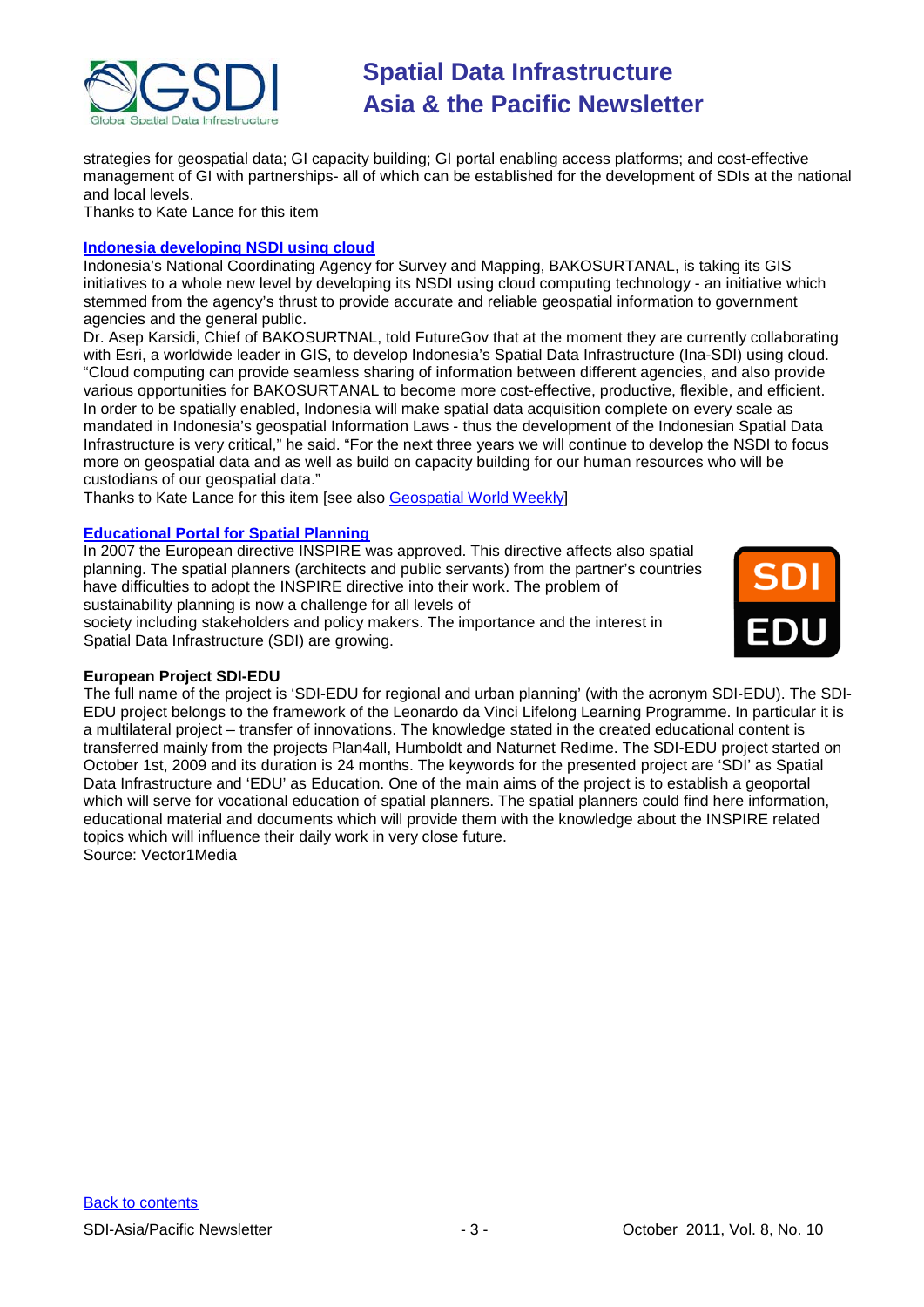

## **SDI Spotlight**

<span id="page-3-0"></span>

This month's "Spotlight" feature is from Hamed Olfat who is a PhD candidate and member of the Centre for Spatial Data Infrastructures and Land Administration (CSDILA) in the Department of Infrastructure Engineering at the University of Melbourne. Hamed's main focus is on "Spatial Metadata Automation" research project which is currently under investigation by the researchers at CSDILA. In fact, this "Spotlight" feature is an update to the one previously published in December 2009 (Vol.6, No.12).



**A Critical Need for any SDI Initiative: "Automatic Spatial Metadata Updating and Enrichment"**



# **Introduction**

Metadata is a vital tool for spatial data management, retrieval and distribution. It is also a critical component for any spatial data sharing platform which provides users with information about the purpose, quality, actuality and accuracy of spatial datasets. With the huge amount of spatial data created and updated in short time frames and exchanged frequently through the Web environment, the demand for automatic spatial metadata "updating" and "enrichment" to easily describe, discover and retrieve such resources is increasing dramatically. In this regard, the latest developments from "Spatial Metadata Automation" research project to address these current needs have been explored in this article.

#### **Automatic Spatial Metadata Updating**

Automatic spatial metadata updating or "*synchronisation*" is a process by which properties of a spatial dataset are read from the dataset and written into its spatial metadata at the same time with any modification of the dataset. This automatic function aims at supporting the spatial metadata to be current with its relevant dataset changes. Accordingly, it will benefit the organisations associated with spatial metadata to save time and effort while updating their large number of metadata records, and will also reduce the risk of inconsistency and redundancy in their spatial data and metadata.

To address the aim of automatic metadata updating, a new approach based on different technologies and standards such as Geography Markup Language (GML), Extensible Stylesheet Language (XSL), Web Feature Service (WFS) and Catalogue Service for the Web (CSW) has been designed and developed. This approach has been prototyped by the research team and the system is now up and running which contains the following major features:

- 1. An integrated data model for storing metadata and dataset;
- 2. A user-friendly interface integrated with GeoNetwork opensource interface to view and modify dataset and metadata;
- 3. A synchronisation process to automatically update the ISO 19115 core metadata elements in GeoNetwork opensource database which are affected by dataset modification;

#### **Automatic Spatial Metadata Enrichment**

Automatic spatial metadata enrichment involves improving content of metadata through monitoring tags and keywords that are utilized by users for finding datasets. Creating metadata by monitoring user interaction is based on the Folksonomy concept – that is, the process by which many users add metadata in the form of keywords to shared content.

With this in mind, to implement the automatic spatial metadata enrichment concept based on tagging, two models have been designed. The first model is "*indirect tag generation*" for spatial datasets based on system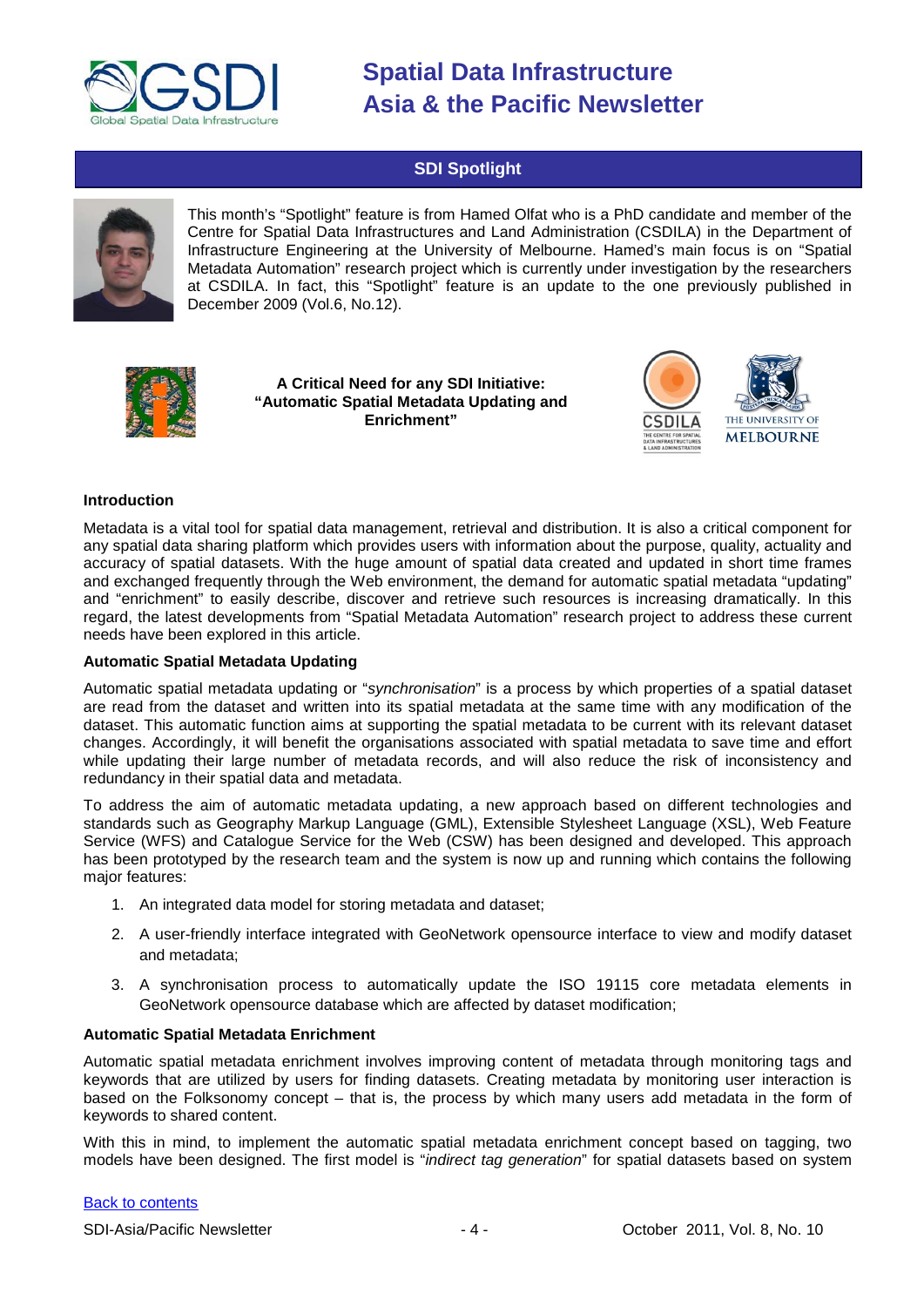

oriented approach and the second model is "*direct tag generation*" by engaging the spatial data users in tagging process.

These models have been also implemented by the research team as the prototype system within Model Information Knowledge Environment (MIKE) system, which has been developed by the Victorian Department of Primary Industries (DPI) for management and registry of instances of biophysical and socio-economic modeling work in Victoria, Australia. In addition to this, based on the enrichment concept three plug-ins tilted "Suggestion List", "Tag Cloud" and "Tag Monitor" have been developed to be applied in GeoNetwork opensource.

#### **Metadata Workshop**

A metadata workshop will be held by the research team in conjunction with the "4<sup>th</sup> UN Sponsored PCGIAP Land Administration Forum, Collaborative Research Workshop & Ten Year Celebration for the CSDILA" event in Melbourne on Wednesday  $5<sup>th</sup>$  October 2011. This workshop aims at discussing latest outcomes of the research project. Specifically, the research team will be presenting a live demonstration of the prototype systems and technologies which have been developed to automate spatial metadata creation and maintenance. This will be followed by a discussion on possible improvements to the prototype systems and future directions. For more information about the event, please visit:

<http://csdila.unimelb.edu.au/BeyondSpatialEnablement/Home.html>

#### **More Information**

For more information about this research project, please visit:<http://csdila.unimelb.edu.au/projects/metauto/>

Also, you may find a list of publications related to this research project as following:

- Rajabifard, A., Kalantari, M., and Binns, A. (2009). *[SDI and Metadata Entry and Updating Tools](http://www.csdila.unimelb.edu.au/publication/conferences/GSDI-11/SDIandMetadataEntryandUpdatingtool.pdf)*. In B. v. Loenen, J. W. J. Besemer and J. A. Zevenbergen (Eds.), *SDI Convergence. Research, Emerging Trends, and Critical Assessment* (pp. 121-136). Delft.
- Kalantari, M., Rajabifard, A., and Olfat, H. (2009). *[Spatial Metadata Automation: A New Approach.](http://www.csdila.unimelb.edu.au/publication/conferences/Spatial_metadata_automation_A_new_Approach.pdf)* Refereed Paper presented at the Spatial Science Conference 2009 (SSC2009), Adelaide, Australia.
- Olfat, H., Rajabifard, A., and Kalantari, M. (2010). *[Automatic Spatial Metadata Update: a New](http://www.fig.net/pub/fig2010/papers/ts05b%5Cts05b_olfat_rajabifard_et_al_4079.pdf)  [Approach.](http://www.fig.net/pub/fig2010/papers/ts05b%5Cts05b_olfat_rajabifard_et_al_4079.pdf)* Refereed Paper presented at the XXIV FIG International Congress 2010, Sydney, Australia.
- Olfat, H., Rajabifard, A., and Kalantari, M. (2010). *[A synchronisation approach to automate spatial](http://mycoordinates.org/a-synchronisation-approach-to-automate-spatial-metadata-updating-process/)  [metadata updating process](http://mycoordinates.org/a-synchronisation-approach-to-automate-spatial-metadata-updating-process/)*. Coordinates Magazine*, Vol. VI,* Issue 3, pp. 27-32, March 2010.
- Kalantari, M., Olfat, H., and Rajabifard, A. (2010). *[Automatic Metadata Enrichment: Reducing Spatial](http://www.gsdi.org/gsdiconf/gsdi12/papers/23.pdf)  [Metadata Creation Burden through Spatial Folksonomies](http://www.gsdi.org/gsdiconf/gsdi12/papers/23.pdf)*. In A. Rajabifard, J. Crompvoets, M. Kalantari and B. Kok (Eds.), *Spatially Enabling Society* (pp. 119-129): Luven University Press.
- Olfat, H., Kalantari, M., Rajabifard, A., Williamson, I. P., Pettit, C., and Williams, S. (2010). *[Exploring the](http://www.gsdi.org/gsdiconf/gsdi12/papers/72.pdf)  [Key Areas of Spatial Metadata Automation Research in Australia.](http://www.gsdi.org/gsdiconf/gsdi12/papers/72.pdf)* Refereed Paper presented at the GSDI-12 World Conference, Garden city, Singapore, 19-22 October.

The editors remind our subscribers and readers that we welcome contributions for the *Spotlight* feature.

#### <span id="page-4-0"></span>[Back to contents](#page-0-0)

# **GIS Tools, Software, Data**

#### **[Geoscience Australia offers two new services](http://www.investinaustralia.com/news/geoscience-australia-releases-new-satellite-image-gallery-and-digital-maps-34b5)**

Geoscience Australia released a collection of 28 digital maps and an online gallery featuring overlaid or 'swipe comparison' satellite images. The collection of maps will give oceanographers, scientific researchers, resource exploration companies, tourism operators and the public a greater understanding of Australia's maritime jurisdiction. On the other hand, the online gallery depicts urban growth and landscape changes over the past 30 years.

Source: [Geospatial World Weekly](http://geospatialworld.net/index.php?option=com_content&view=article&id=23075%3Ageoscience-australia-offers-two-new-services&catid=42%3Aproduct-gis&Itemid=1) & [www.investinAustralia.com](http://www.investinaustralia.com/)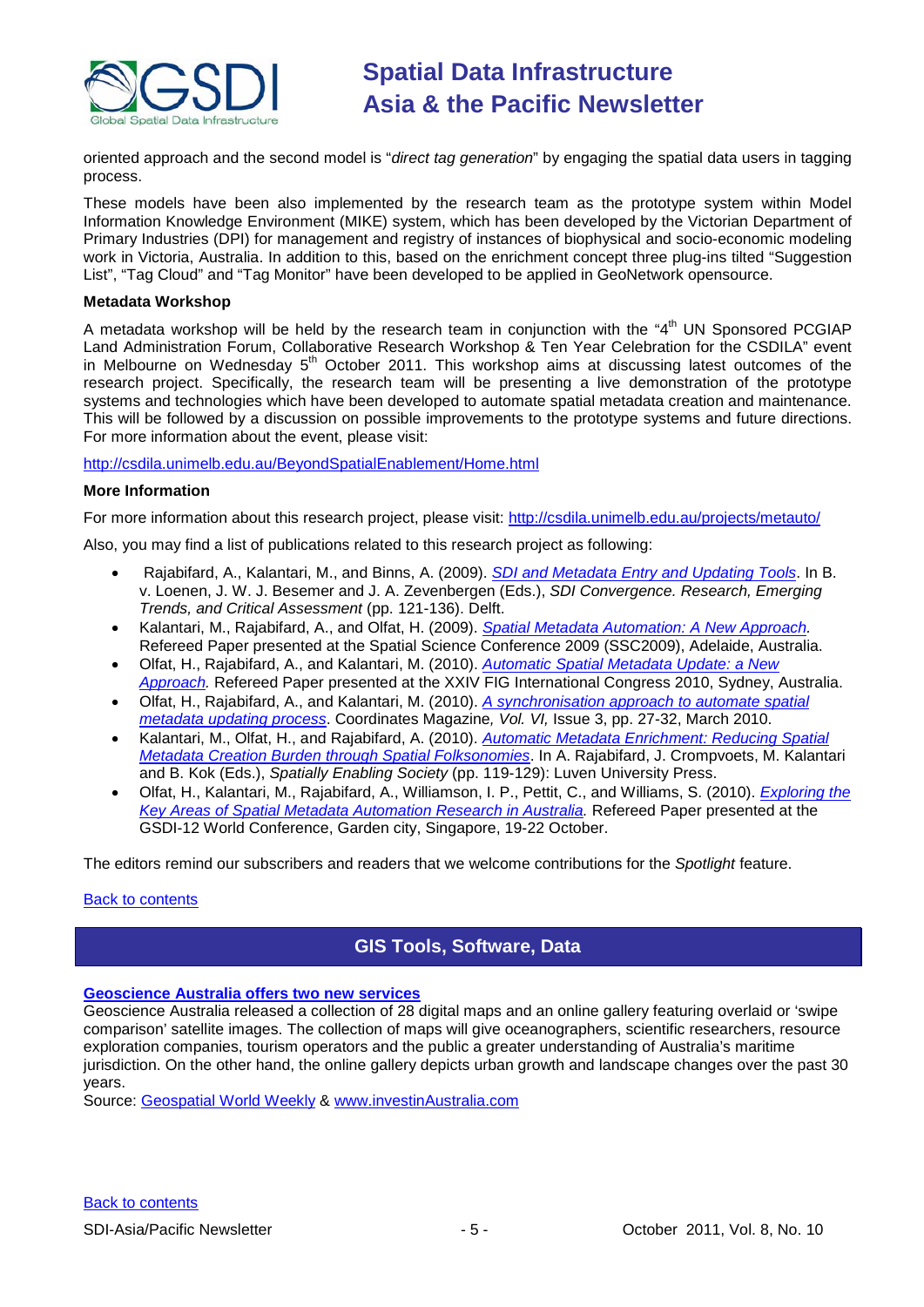

#### **[GIS tool to improve car pooling](http://www.spatialsource.com.au/2010/09/07/article/GIS-tool-to-improve-car-pooling/PPQFJCUTAP.html)**

A new online service in Australia is using GIS technology to help commuters share transport options. GreenRide Connect was developed to reduce single-passenger journies. The web-based platform identifies individual options for carpools, vanpools, bicycling, park-and-ride facilities and public transport. Source: SpatialSource

#### **[Western Australia maps sustainability strategy](http://www.futuregov.asia/articles/2011/sep/01/western-australia-uses-planning-mega-map-long-term/)**

Western Australia's *Committee for the Economic Development of Australia* (CEDA) are using a planning megamap to plan the state's development and sustainability for the next four decades.

CEDA, an economic and social policy thinktank worked in close collaboration with leading GIS specialist, Esri Australia, to construct a map exclusively for its *Inventing the Future: Shaping WA from 2010 to 2050* discussion series which consisted of 12 forums where key policy makers discussed key issues facing Western Australia such as resource management, employment, and infrastructure. Thanks to Kate Lance for this item

## **NZ gets new rule for unit title boundaries**

The Surveyor-General of New Zealand (NZ) issued Ruling LINZR6531 to allow permanent structure boundaries to be used for rights under the Unit Titles Act 2010. The new Ruling clarifies that permanent structure boundaries can continue to be used for unit title developments. Source: Geospatial World Weekly and Land

#### **[Where are you calling from?](http://www.geoconnexion.com/uploads/WhereAreYouCaller_intv10i8.pdf)**

The most important thing an emergency service dispatcher needs to know is a caller's exact location. But what if callers are unsure of where they are? authorities in the State of Victoria, Australia, have come up with a novel solution.

Source: GEOconnexion International

#### **[Shareable Safety Maps Made Easy With Safety-Maps](http://www.gisuser.com/content/view/24500/222/)**

Safety-Maps is an interesting resource that helps the end user create custom maps to share with family, friends, or colleagues in case of an emergency. Using a simple to use, familiar interface, the application is quick and<br>easy, providing an efficient customizable and sharable experience for the user. easy, providing an efficient customizable and sharable experience for the user. Once completed, the application enables the creator to specify recipients to receive the map and instructions or the maps can be printed easily in a number of pre-configured sizes. The service takes all care of all the guessing work and map creation issues that a user might typically encounter. See <http://safety-maps.org/make-a-safety-map.php>

Source: GISuser

#### **[Bhutan embraces GIS in healthcare](http://www.expresshealthcare.in/201109/itathealthcare02.shtml)**

Orange Business Services, an enterprise communications arm of France Telecom, entered into a partnership with the Royal Government of Bhutan and Regal Information Technology to deliver real-time healthcare services to the people of Bhutan. Citizens can easily avail this service by dialling the toll free number 112. In an interview with Express Healthcare, Bala Mahadevan, CEO, Orange Business Services, India, explained that the new communication infrastructure set-up is integrated with GIS and GPS which take care of ambulance allocation, location identification, shortest path identification and dispatch. In addition, healthcare helpline provides readily available medical advice, health information and counselling services for the citizens of Bhutan. The company also added epidemic surveillance and reporting and an integrated disease management system as part of the services.

Source: [Geospatial World Weekly](http://geospatialworld.net/index.php?option=com_content&view=article&id=23074%3Abhutan-embraces-gis-in-healthcare&catid=56%3Aapplication-health&Itemid=1) & ExpressHealthCare News

#### **[New Zealand launches digital soil map](http://www.futuregov.asia/articles/2011/sep/13/nz-launches-digital-soil-map/)**

Researchers at Landcare New Zealand, a government-owned corporation overseeing the sustainable development and the management of land-based natural resources, has launched an online map service that will make it easier for decision makers to understand New Zealand's land use and ecology.

The online map service, which they call S-map Online [<http://smap.landcareresearch.co.nz/home>](http://smap.landcareresearch.co.nz/home), is based on a Google Earth style user friendly navigation. It has excellent, high quality base maps including maps based on the Land Information New Zealand (LINZ) topographic data, which allows users to not only locate an area of interest with a high degree of accuracy but also provide a geographic context for the soils data.

S-map Online is based on a digital soil spatial information system that is being populated with data to provide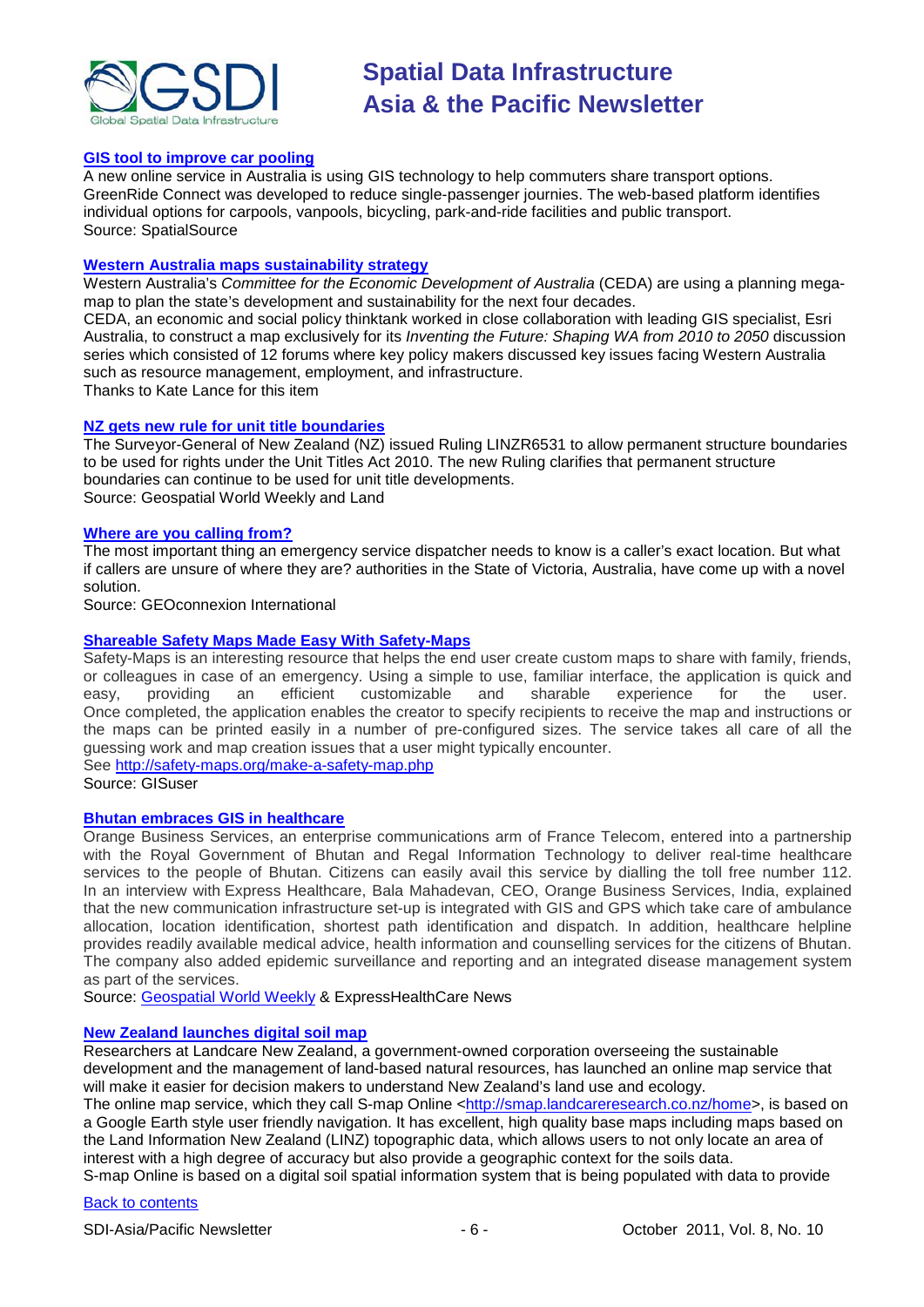

consistent and comprehensive national soil data layers to support applications at local, and regional to national scales.

In addition, the S-map Online also allows users to explore interactive maps of soil properties, learn about soil in their backyard or paddock, view detailed information about soil classes or attributes, and download soil factsheets for more detailed knowledge on soil properties.

Thanks to Kate Labnce for this item

#### **[Seabed Mapping and Surveying in Asia](http://www.asmmag.com/201109152193/seabed-mapping-and-surveying-in-asia.html)**

China has announced that it will increase its level of seabed mapping and surveying. These operations aim to describe seabed geology, water depths and the location of features and objects. Surveying of the waters and coastlines throughout Asia is expanding for numerous reason including, territorial interests, navigation and charting, mineral resource identification and energy related opportunities. Source: Asian Surveying & Mapping

#### **[Taiwan planning agency launches Web GIS platform](http://www.futuregov.asia/articles/2011/sep/07/taiwan-agency-launches-web-gis-platform-improved-d/)**

The Construction and Planning Agency (CPA), the central government authority responsible for the national spatial resource planning in Taiwan, launched its web GIS platform about Non-Urban land development and evaluation to improve data management and to accelerate the convenience of using its query system. The web GIS platform which they aptly called the "Examination System of Non-Urban Land Development Permission" [\(ESNULDP\)](http://gisapsrv02.cpami.gov.tw/ncpublic/) was launched in order to deal with large quantities of cases CPA receives each year. Source: [www.futuregov.asia](http://www.futuregov.asia/) & thanks to Kate Lance for this item

#### **[Fugro to conduct AUV survey in Australia](http://www.fugro.com/news/newsdetails.asp?item=554)**

Fugro Survey Pty Ltd. in Perth, Australia, will soon commence a deepwater survey by autonomous underwater vehicles (AUV) as part of the Woodside-operated Browse LNG Development. Source: [Geospatial World Weekly](http://geospatialworld.net/index.php?option=com_content&view=article&id=23112%3Afugro-to-conduct-auv-survey-in-australia&catid=47%3Aproduct-surveying-mapping&Itemid=1) & Fugro press release

<span id="page-6-0"></span>[Back to contents](#page-0-0)

### **News from abroad**

*"This section has been included to highlight some of the developments happening outside the region which demonstrate SDI in action.*

#### **[Loveland city to discuss its Road Map for Successful Enterprise GIS Implementation](http://www.gisuser.com/content/view/24369/2/)**

The City of Loveland, Colorado, will present at the Esri Public Works Executive Networking Social during the American Public Works Association (APWA) Congress in Denver, Colorado. Each year, the APWA Congress draws thousands of public works professionals, who come from all over the world to learn about best practices in the public works arena.

The Esri Public Works Executive Networking Social, hosted by Esri and Esri Canada Limited, will take place on Monday, September 19, 2011, at the Hyatt Regency Hotel across from the Colorado Convention Center, where the APWA Congress will be held. The Esri event provides decision makers with a forum for discussing with peers and industry experts how to integrate GIS technology throughout a public works department. Shannon Smith, senior GIS specialist, will be the City of Loveland's presenter for this event.

After initially implementing GIS for water and power utilities more than 20 years ago, Loveland progressively expanded its use of the technology throughout the city, including the public works department, until it ultimately developed a citywide, enterprise-level system.

According to Brent Shafranek, senior GIS specialist, City of Loveland, the city's presentation will focus on the use of GIS as a shared resource throughout the city and how GIS benefits the entire municipal operation. Source: GISuser.com

#### **[Arctic ice nearing record low](http://www.esa.int/esaCP/SEMPQF0UDSG_index_0.html)**

A new record low could soon be set for ice in the Arctic. The past five years have seen the lowest extent of sea ice since satellite measurements began in the 1970s. Source: [Geospatial World Weekly](http://geospatialworld.net/index.php?option=com_content&view=article&id=23102%3Aarctic-ice-nearing-record-low&catid=59%3Aapplication-geology&Itemid=1) & ESA News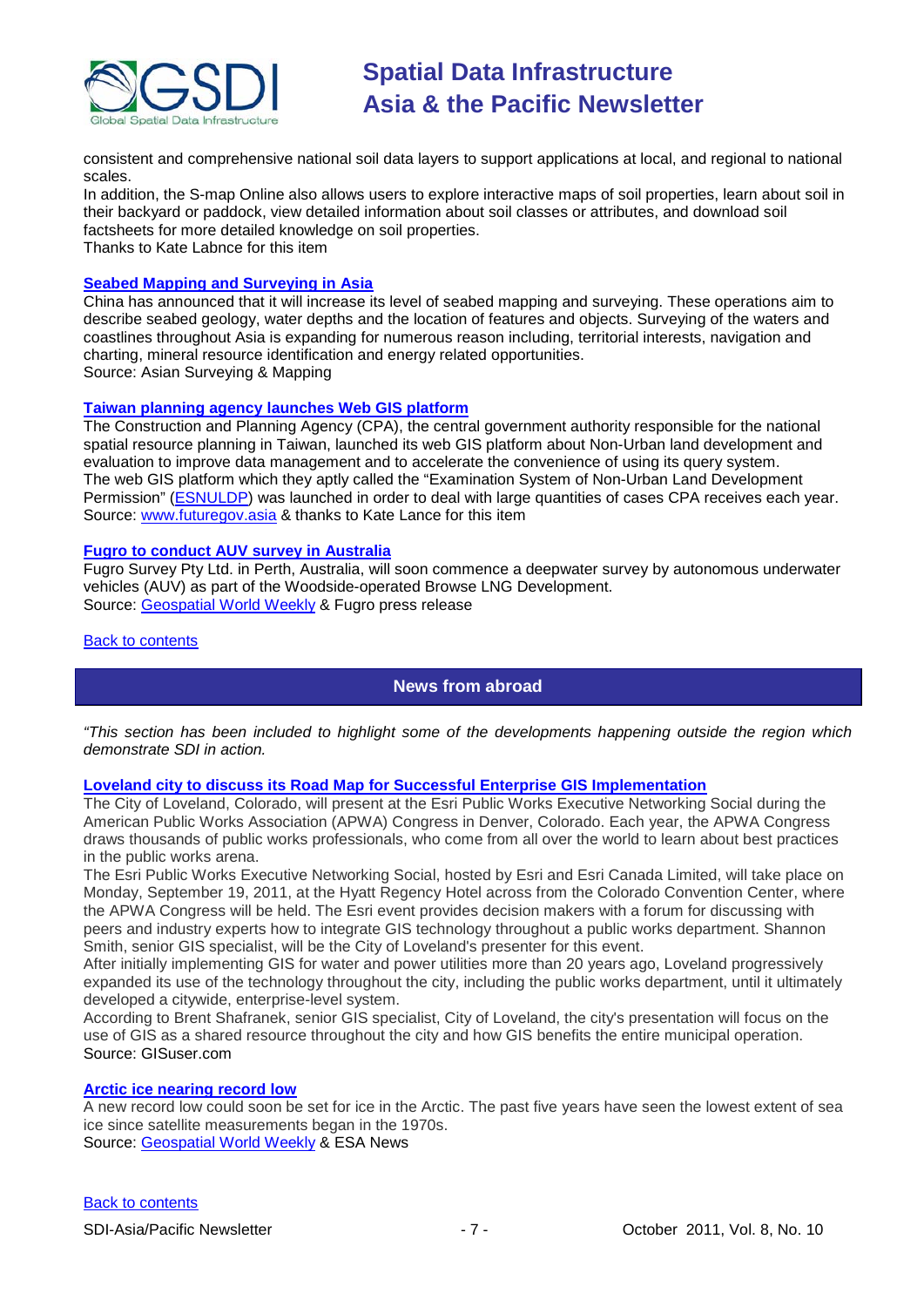

#### **[NOAA's National Weather Service taking action to build a Weather-ready nation](http://www.gisuser.com/content/view/24387/2/)**



[NOAA \(The National Oceanic and Atmospheric Administration\)](http://www.noaa.gov/) is launching a comprehensive initiative to build a "Weather-ready" nation to make America safer by saving more lives and protecting livelihoods as communities across the country become increasingly vulnerable to severe weather events, such as tornado outbreaks, intense heat waves, flooding, active hurricane seasons, and solar storms that threaten electrical and communication systems.

NOAA is also announcing that the United States has so far this year experienced [nine separate disasters,](http://www.ncdc.noaa.gov/oa/reports/billionz.html) each with an economic loss of \$1 billion or more — tying the record set in 2008. The latest event to surpass

the \$1 billion price tag is this summer's flooding along the Missouri and Souris rivers in the upper Midwest. This year's losses have so far amounted to more than \$35 billion. Source: GISuser.com

#### **[Spy Satellites, Google Earth Now Guarding World's Great Ancient Sites](http://newswatch.nationalgeographic.com/2011/09/09/spy-satellites-google-earth-now-guarding-world%e2%80%99s-great-ancient-sites/)**

Conservationists are using spy satellites, cutting-edge computer technology, and an expert human network to build an "early warning system" for some of the planet's greatest—and most threatened—archaeological sites. Source: [Geospatial World Weekly](http://www.geospatialworld.net/newsletter/weekly_newsletter/sep1911.htm) & National Geographic Daily News

#### **[Setting up a GIS system just got simpler thanks to cloud computing](http://www.gisuser.com/content/view/24441/2/)**

Setting up a GIS system just got simpler thanks to cloud computing. Cloud computing furnishes technological capabilities - commonly maintained off-premise that are delivered on demand as a service via the Internet such that cloud computing makes setting up the GIS system simpler, because the system is built into the servers. Source: GISuser.com

#### **[Geospatial Preservation at Society of American Archivists](http://highearthorbit.com/geospatial-preservation-at-society-of-american-archivists/)**

A full spectrum discussion of ["Geospatial Data Preservation"](http://saa.archivists.org/Scripts/4Disapi.dll/4DCGI/events/eventdetail.html?Action=Events_Detail&Time=-784681258&InvID_W=1860) ranging from the Library of Congress' \$10 million acquisition and access to the infamous [Waldseemüller 1507 map](http://en.wikipedia.org/wiki/Waldseem%C3%BCller_map) *Universalis Cosmographia* of 'America' USGS's environmental conditions for storing historic satellite imagery to GeoMAPP's work in gathering timestamped state geospatial data.

Source: Andrew Turner's [High Earth Orbit](http://highearthorbit.com/) blog

#### **[Investigators Use FARO Laser Scanner to Recreate the Circumstances Surrounding Boxer's Death](http://www.lidarnews.com/content/view/8567/)**

It was murder, not suicide, that caused the death of former junior welterweight boxing champion Arturo Gatti two years ago, according to a team of forensic experts. Gatti was found dead outside the kitchen of his luxury Brazilian hotel condo by his wife Amanda Rodrigues Gatti in July of 2009. Brazilian authorities ultimately determined Gatti hung himself from a strap taken from his wife's purse after a drunken argument, but a team of experts utilized detective work – and the FARO Laser Scanner Focus3D – to declare his death a homicide. Source: LiDAR News

#### **Lithuania city first in Europe to launch touch-map**

Vilnius in Lithuania became the first European city to unveil touch sensitive digital maps in bus shelters. These interactive maps offer information about bus and trolley-bus routes and schedules in five languages: Lithuanian, English, Russian, Polish and German.

Source: [Geospatial World Weekly](http://geospatialworld.net/index.php?option=com_content&view=article&id=23043%3Alithuania-city-first-in-europe-to-launch-touch-map&catid=48%3Aproduct-cartography-map-publishing&Itemid=1)

#### **[Laser Scanning Used to Document Murder Scene in Jersey](http://www.lidarnews.com/content/view/8542/)**

4DMax is one of the newest and most innovative [companies](http://www.4dmax.co.uk/) working within Film & TV VFX and Forensic Geomatics. Drawing on many years of experience in all aspects of 3D data capture and presentation, we provide time and cost effective solutions across many markets. We are the complete 3D spatial data capture, analysis, interrogation and presentation specialists.

In Jersey we are tasked with undertaking the full digital documentation of the [scene](http://www.thisisjersey.com/2011/08/24/lasers-map-out-murder-scene-at-victoria-crescent/) of the six deaths to enable the full analysis of all the spatial data associated with the scene, including location of victims, blood spatters, forensic exhibits and forensic samples. Potentially this will be used in a number of ways, including investigative analysis of the scene and evidence presentation in court. Source: LiDAR News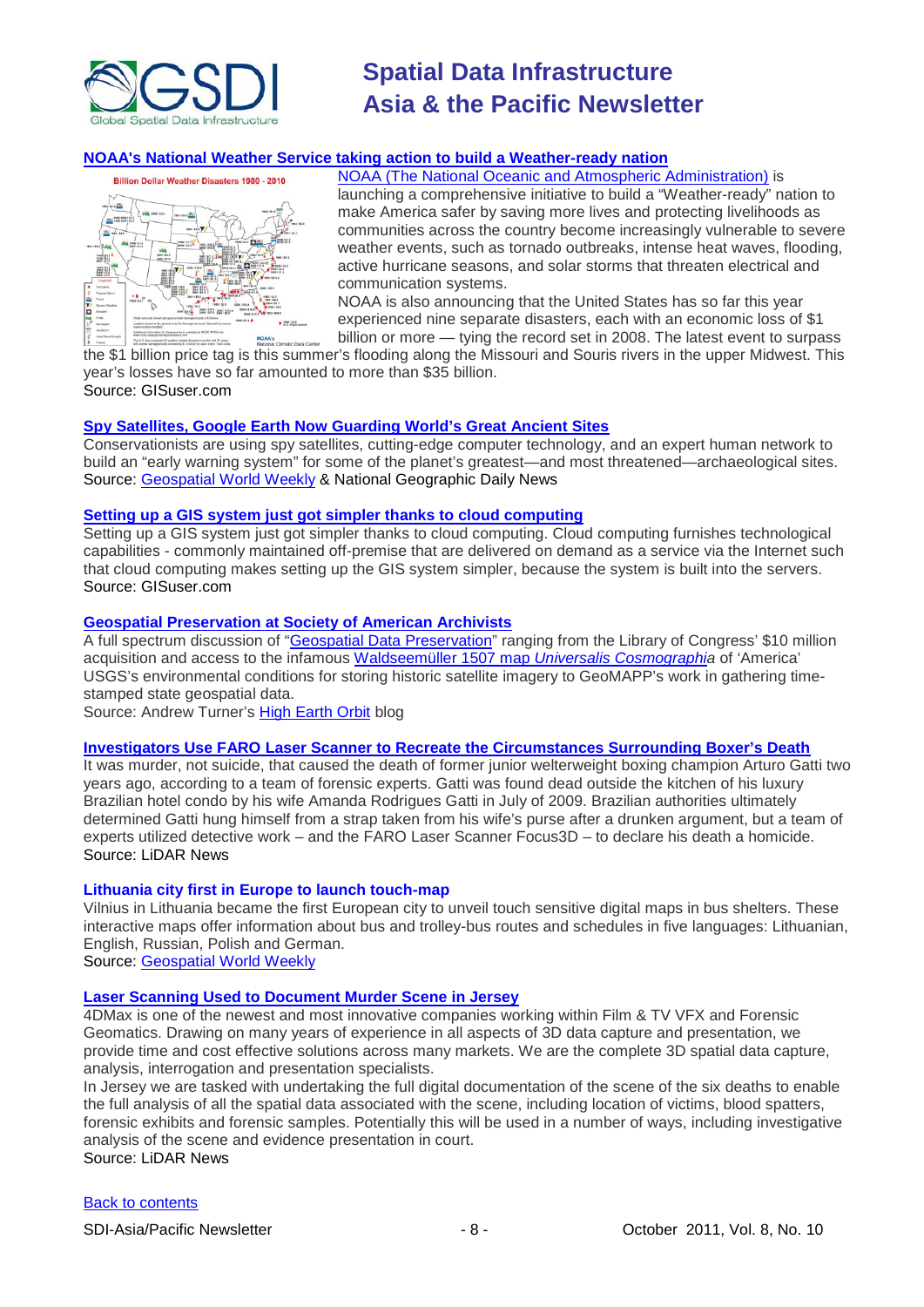



#### **[Space to certify organic crops](http://www.redorbit.com/news/space/1112385075/certifying-organic-crops-from-space)**

Organic agriculture provides healthy food and protects the environment by practicing methods that avoid the widespread dissemination of chemicals. ESA is now helping to develop the use of satellite images for certifying crops as organic. Products can be labelled as organic only if they are produced according to a set of standards, undergo an evaluation and pass a yearly inspection. Since organic and conventional crops are treated differently, their characteristics are also different. Source: [Geospatial World Weekly](http://geospatialworld.net/index.php?option=com_content&view=article&id=23099%3Aspace-to-certify-organic-crops-&catid=51%3Aapplication-agriculture&Itemid=1) & [www.redorbit.com](http://www.redorbit.com/)

#### **[Examining Our Past: Historical Map Collection Now Online](http://www.gisuser.com/content/view/24445/2/)**

Nearly 90,000 high resolution scans of the more than 200,000 historical USGS topographic maps, some dating as far back as 1884, are now available online. The Historical Topographic Map Collection includes published U.S. maps of all scales and editions, and are offered as a georeferenced digital download or as a scanned print from the USGS Store. Source: GISUser

#### <span id="page-8-0"></span>[Back to contents](#page-0-0)

**Articles**

**[What Was the Most Important Year in the History of the Geospatial Industry?](http://www.directionsmag.com/articles/what-was-the-most-important-year-in-the-history-of-the-geospatial-industry/123059)** 1969 according to Carl Reed Source: Directions Magazine (Thursday, August 24th 2006)

**[What Was the Second Most Important Year in Geospatial](http://www.directionsmag.com/articles/what-was-the-second-most-important-year-in-geospatial/197870) History?** 1993 according to Carl Reed Source: Directions Magazine (Monday, September 12th 2011)

#### **[Northern Lights: Opportunities in Forensic Mapping](http://www.profsurv.com/magazine/article.aspx?i=70993)** by Bob Galvin

Traditionally, field surveying has been the domain of the total station. But savvy surveyors, whether they're independent consultants or a large surveying firm, are finding a new application for this trusted tool: law enforcement—more specifically, forensic mapping at crash scenes. Although crash-scene investigators aren't surveying with this tool, they're mapping points of physical evidence.

Because the total station is the mainstay of nearly every forensic investigation in Canada, it is increasingly essential for investigators without a lot of forensic-mapping experience to learn how to use a total station, along with the data collector, evidence-collection software, and diagramming program that comprise the standard crash-scene documentation process. Helping them learn the methods of forensic mapping is the [Canadian](http://www.ctec.ca/)  [Traffic Safety Education Centre](http://www.ctec.ca/) (CTEC) in Edmonton, Alberta, Canada.

Surveyors are occasionally tapped to help with instruction on the use of total stations. Canadian police agencies, much like the U.S. law-enforcement agencies, have hired surveyors for unique situations, some of which include assisting with forensic mapping. Source: Professional Surveyor

#### **[Feature: Remembering 9/11](http://www.profsurv.com/magazine/article.aspx?i=70986)** by Frank John Hahnel

The author was in Atlanta, Georgia on September 11, 2001. The next day the U.S. Army Corps of Engineers required assistance with determining how much debris at the site of the twin towers remained above ground, which would provide them with a more concrete idea of how much of the buildings penetrated below the ground. As there was still a raging fire at the site and planes were not allowed to fly overhead, his 3D laser scanner was considered as the only viable option. He was given the task to drive to New York City, rendezvous with two coworkers, and coordinate workable locations to collect information on the debris piles. Source: Professional Surveyor

**[Flood Identification from Radar Imagery](http://www.gim-international.com/issues/articles/id1769-Flood_Identification_from_Radar_Imagery.html)** - Mapping Flooded Urban and Rural Areas in Slovenia Time series of satellite radar images are very useful for monitoring the extent and dynamics of floods and the devastations caused. A time series of four medium resolution radar images (ENVISAT, RADARSAT-2) captured after heavy rainfalls scourged Slovenia early autumn 2010, revealed overestimations and underestimations of the extent of flooded area in and around Ljubljana, the capital of Slovenia. The authors examined the sources underlying the deficiencies to gain insight into the possibilities of radar imagery for mapping flooded areas covered with a great diversity of land use types. Source: GIM International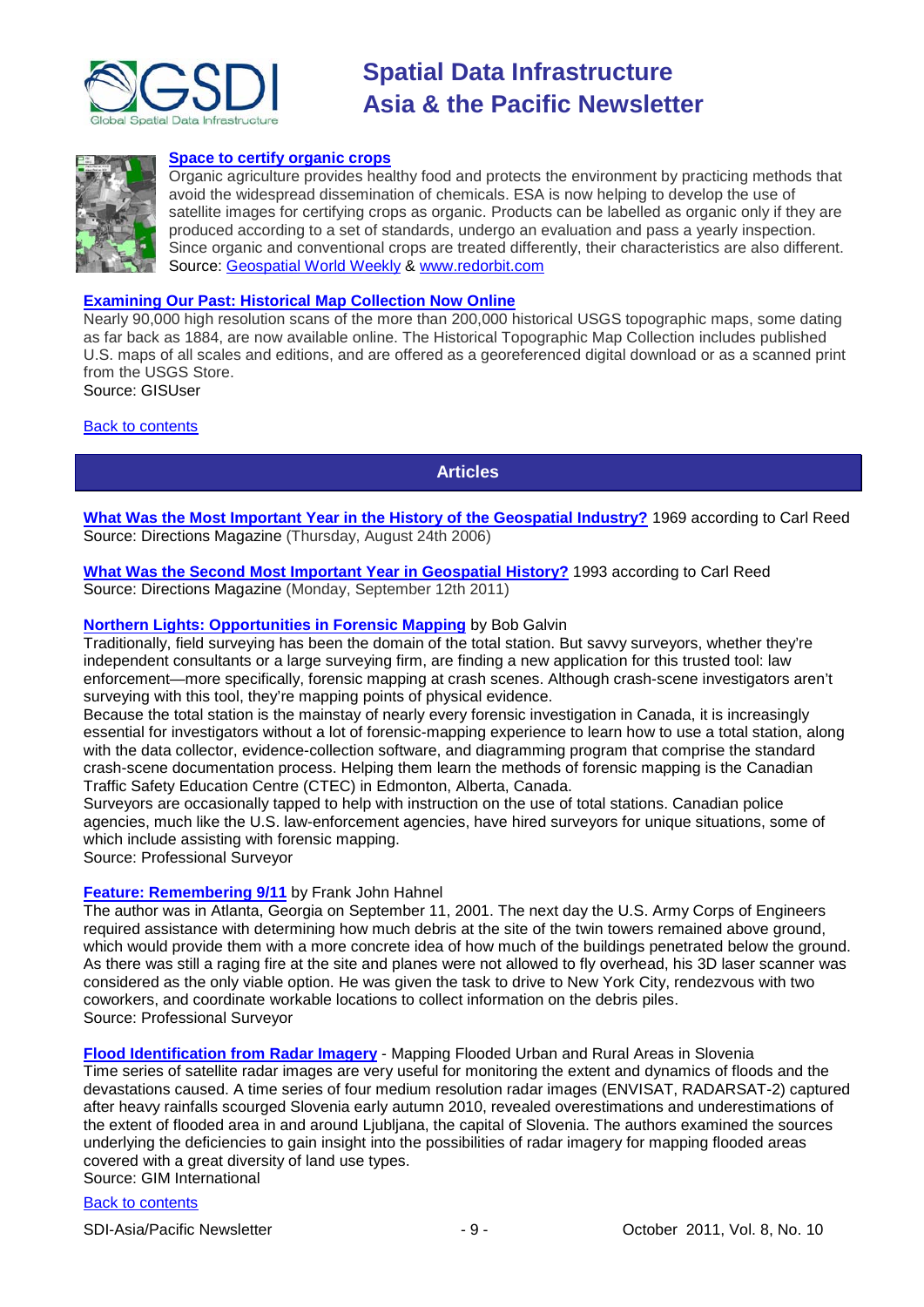

**[Making surveying education relevant](http://mycoordinates.org/making-surveying-education-relevant/)** by Garfield Young, Martin J Smith, & Roger Murphy Surveying education has been 'playing' catch up with changes in the surveying/geomatics industry and some individuals are of the opinion that the lag is substantial and demands immediate attention. Not only has technology impacted the surveying industry but the modernisation brought on by information and computer technologies has considerably impacted educational methods used in surveying/geomatics programmes. This paper examines how selected surveying/geomatics programmes address the issue of making their courses relevant to industry needs, student characteristics and one particular trend within higher education. The discussion is based on empirical data from a research that involved fifteen surveying/geomatics programmes from thirteen countries. The study investigated curriculum architecture and pedagogical alternatives within the discipline and the impact these have on students' preparedness for work. Source: Co-ordinates magazine

#### **[Surveyors Report: The Face of Surveying](http://www.amerisurv.com/content/view/9013/153/)**

The fable of The Six Blind Men and the Elephant tells of the 6 mutually exclusive opinions describing an elephant. So it has been with surveying. For thousands of years the profession has included any and all technologies available. Leading observers from different perspectives have come up with individual descriptions of Surveying. It makes any surveyor sympathize with the elephant. Source: The American Surveyor

#### **[Surveying Education: A view from FIG](http://mycoordinates.org/surveying-education-a-view-from-fig/)**

by CheeHai TEO, President, FIG & Steven Frank, FIG Commission 2 (Professional Education)



There is the continuing need to raise the next generation of professionals that is not only educated and competent but also agile and able to respond responsibly to the growing demands from humanity. Humanity is facing a series of challenges ranging from adequate food and shelter; environmental degradation, natural disasters and climate change; growing income chasm and economic crises. The profession cannot just measure but also need to manage, to mitigate, to meaningfully deploy its sciences and technologies, its knowledge and practices for the betterment of humanity so that the profession remains relevant. Against this backdrop, surveying educators have the unenviable task of educating and shaping our next generation of professionals.

Source: Co-ordinates magazine

**Subsurface Modeling - [Utilities Can't Be Seen... Can They Be Surveyed](http://www.amerisurv.com/content/view/8871/153/)**? by Les MacFarlane and Jim Waite The accuracy and detail of above-ground surveying continues to be enhanced by satellite-based positioning, and optical technologies like LiDAR and laser scanning. Software is now available to greatly ease the reduction of large amounts of 3D geospatial data into useful digital models. Planners, engineers, architects, and analysts can then easily manipulate these models on a computer, viewing existing infrastructure in the context of a proposed design or redevelopment. With databases of 3D models increasingly available for infrastructure projects, virtual representations are possible early in the planning stage, presented in a context that is readily understandable to all project stakeholders.

This richness of data has revolutionized the standard of care in our profession. Surveying practices and deliverables acceptable in the days before widespread use of GNSS, robotics, and scanning have been displaced by higher expectations, whether by statute or competition.

Below-ground however, today's expectations are not much different from times past. Accurate modeling of 3D position data from underground utility assets lags what is available from optical and satellite-based positioning systems, and hence 3D model data for such infrastructure is lacking.

Source: The American Surveyor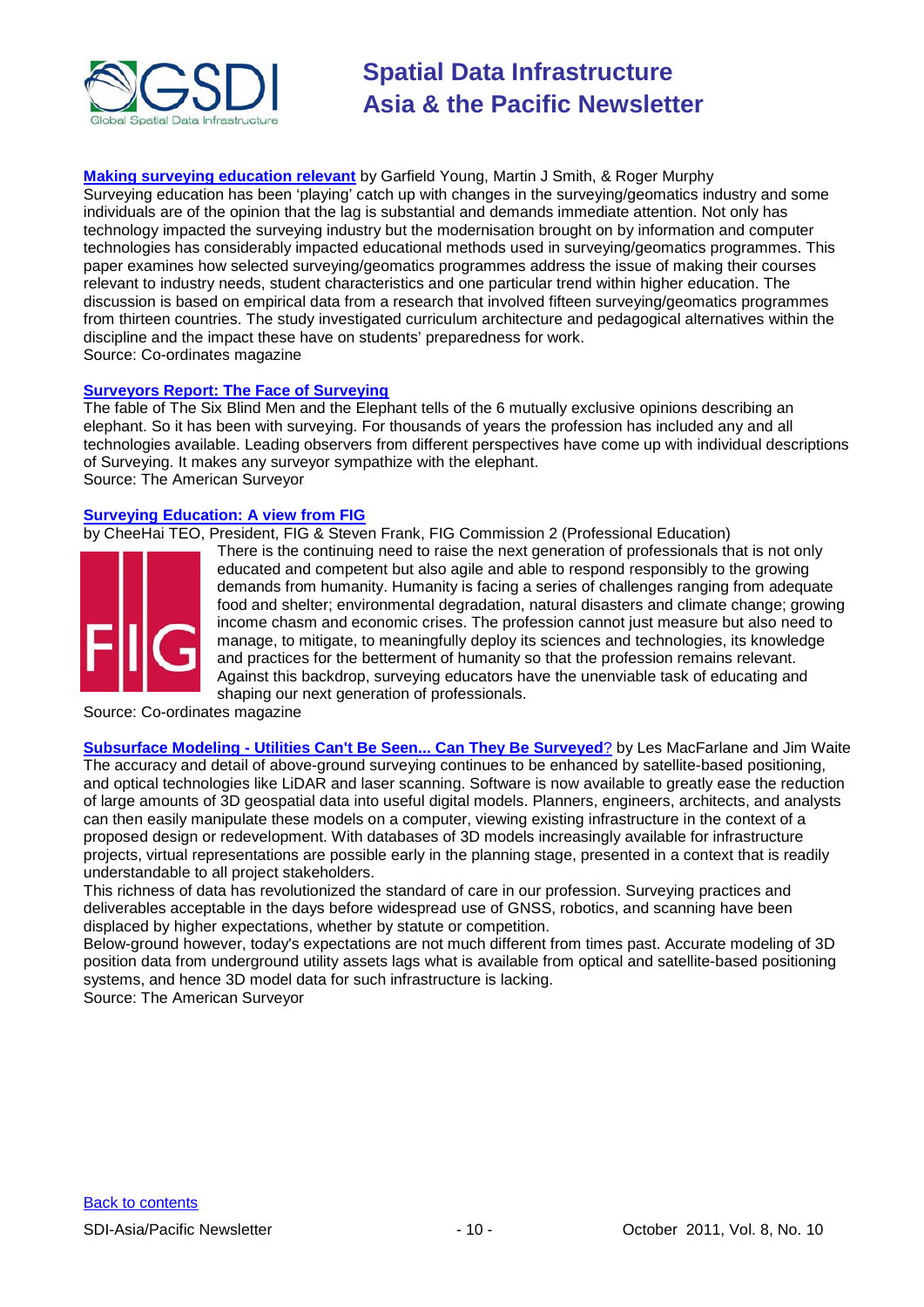

### **Books and Journals (including Videos and Web publications)**

#### <span id="page-10-0"></span>**Atlas of Canada Archives, Over 1,000 Historical Map**



Natural Resources Canada (NRCAN) has a nice online resource where visitors can access a digital archive of the Atlas of Canada.

Maps dating back to 1906 are available as scanned digital files, or can be viewed online using a handy web map viewer. Made up of over 1,000 maps, the archive include all five past editions of the Atlas of Canada, 1906 to 1995, the Canadian sector of the International Map of the World, 1956 to 1987, and the first Glacier Atlas of Canada, 1969 to 1972. Topics of maps include maps themed on: Population, culture, aboriginal peoples, economics, transportation,

environment, and historical themes. Scanned maps are available as a high-res PDF or JPG download, typically 1-3 MB in size

#### **Applied GPS for Engineers and Project Managers** by Dr. Clement A. Ogaja

Applied GPS for Engineers and Project Managers covers GPS basics, including positioning and measuring principles, techniques to improve accuracy, and an analysis of low-cost versus high-precision systems. Subsequent chapters explain the considerations for selecting and implementing a GPS system and then demonstrates specific applications of GPS in a variety of engineering situations, including monitoring the health of structures, robotics and machine control, maritime operations, material tracking in large construction sites, site control and design, and monitoring geohazards. Published by The American Society of Civil Engineers (ASCE.) To purchase online visit:

[http://www.asce.org/Books-and-Journals/Books—Personify/ASCE-Press-\(PAP\)/Applied-GPS-for-Engineers](http://www.asce.org/Books-and-Journals/Books---Personify/ASCE-Press-%28PAP%29/Applied-GPS-for-Engineers-and-Project-Managers/)[and-Project-Managers/](http://www.asce.org/Books-and-Journals/Books---Personify/ASCE-Press-%28PAP%29/Applied-GPS-for-Engineers-and-Project-Managers/)

For more information contact: Kevin Higgins 703-295-6266 [khiggins@asce.org](mailto:khiggins@asce.org)

#### **[Maphead](http://www.amazon.com/Maphead-Charting-Weird-World-Geography/dp/1439167176)** by Ken Jennings



For several millenia, maps were basically a static medium. The content changed as Europeans discovered the width and breadth of Asia and Asia plotted the lands surrounding the Indian Ocean, but cartography did not. A compass rose was a compass rose was a compass rose.

Not so anymore. Today we are blessed with a plethora of maps that run the gamut from [the interactive equivalent to what Columbus used](http://www.mapquest.com/) to th[eaugmented reality apps](http://hrtapps.com/theodolite/)  [that layer information over city views](http://hrtapps.com/theodolite/) on smart phones. This cartographic revolution provides the backdrop to Ken Jenning's new book *Maphead*, in which he charts a path

through all manner of geographic wonkery, meeting many eccentrics who share his curious obsession. The book is filled with curious anecdotes -- cartographers snuck into France before D-Day -- and exactly the sort of detail -- the largest island in a lake on an island in a lake on an island is in the Philippines -- that you'd expect from someone as trivia-oriented as Jennings, who arrived in the pop culture zeitgeist as a twitchy, funny and likable Jeopardy champion. There is some serious discussion of the geography education in America, but the book is at its best when Jennings is geeking out with a fellow enthusiast, talking about historical maps with the head of the Library of Congress's cartographic section or fantasy maps with a childhood friend. It is very hard not to enjoy Jennings company, especially if you happen to be of the map- or travel-oriented persuasion. His is a world where every place possesses some hidden trait that marks it as unique and fascinating, where picayune detail doubles as revelation. [from the [Huffington Post\]](http://www.huffingtonpost.com/2011/09/21/ken-jennings-discusses-ma_n_973395.html)

**[Thoughts on the Geospatial industry, Open Standards and Open Source](http://cameronshorter.blogspot.com/2011/06/memoirs-of-cat-herder-coordinating.html)** Cameron Shorter's blog

#### **[SDI Magazine](http://www.sdimag.com/)**

**[Mother Pelican: A Journal of Sustainable Human Development](http://www.pelicanweb.org/solisustv07n08page1.html)** The August 2011 issue has been posted:

#### **[LiDAR News, Vol 1, No 17](http://www.lidarnews.com/newsletter/Vol1No17.htm)**

[Back to contents](#page-0-0) **[Think Quarterly](http://thinkquarterly.co.uk/#aboutthebook)** – Google's new on-line magazine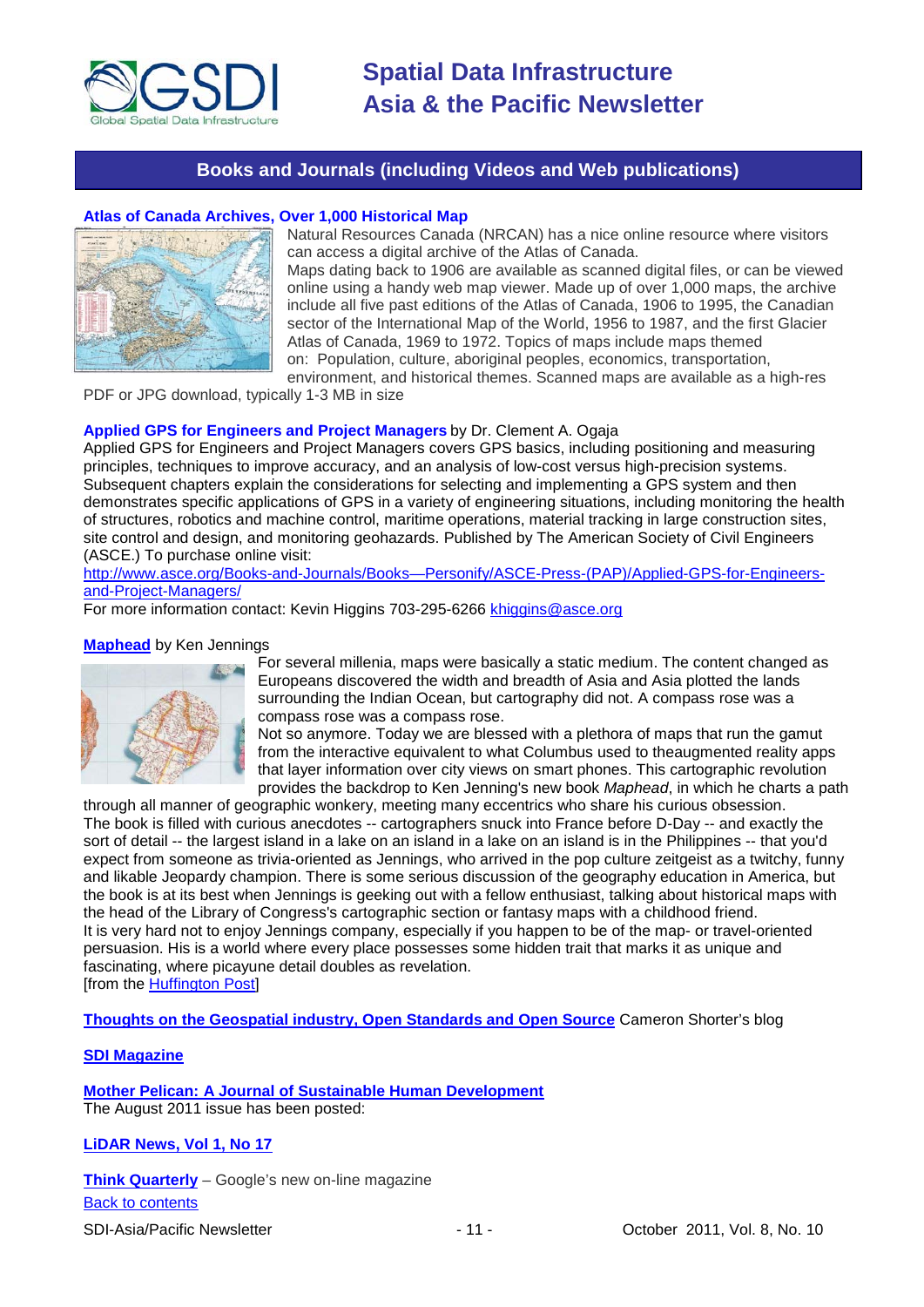

**[Coordinates](http://mycoordinates.org/pdf/june11.pdf)** monthly magazine

**[SERVIR-Africa community news](http://www.servirglobal.net/africa/en/News/CommunityNews.aspx)**

**[The American Surveyor newsletter](http://www.amerisurv.com/newsletter/20JUL2011.htm)** (20 July)

**GISuser - [GIS and Geospatial Technology News](http://www.gisuser.com/)**

<span id="page-11-0"></span>[Back to contents](#page-0-0)

## **Just for Fun!**

<span id="page-11-1"></span>**[The Augmented City video](http://www.lidarnews.com/content/view/8574/192/)** - Source: LiDAR News



#### **[The Vignelli Subway Map Goes Digital](http://www.newyorker.com/online/blogs/newsdesk/2011/09/vignelli-subway-map-mta.html)** by Paul Goldberger

For most of the nineteen-seventies, the official route map of the New York City subway system was a beautiful thing. In fact, it was more than beautiful: it was a nearly canonical piece of abstract graphic design, the work of the celebrated modernist designer Massimo Vignelli, who decided that the only way to make the spaghetti tangle of subway lines comprehensible on paper was to

straighten them out. On Vignelli's map, subway lines were enticing ribbons of color that ran straight up, straight down, or at a perfect forty-five degree diagonal.



The linked article at the New Yorker provides more interesting links; see particularly musician's Alexander Chen, a conductor (of music, not trains) who [turned it into an "interactive string instrument](http://vimeo.com/19372180) and the MTA's own interactive ["Weekender"](http://www.mta.info/weekender/) map & trip planner.

Source: the New Yorker magazine

#### **[Climate Change Forces the 'World's Most Authoritative Atlas' to Redraw Maps](http://www.onearth.org/blog/times-atlas-maps-climate-change)**



The Times Atlas publishers apologized through a press release for their "incorrect" statement suggesting that the Greenland ice sheet had melted by 15 percent since the 1999 edition. Though they stand behind the accuracy of the maps themselves, the publishers acknowledge the error in the press releases and publicity campaign.



Source: [www.OneEarth.org/blog](http://www.oneearth.org/blog)

[Back to contents](#page-0-0)

# **Training Opportunities**

#### **[Large-Scale 3D Laser Scanning: The Complete Process](http://www.faro.com/site/resources/details/1373?CampaignId=70170000000bbwr)**

Don't worry if you missed the live webinar, "Large-Scale 3D Laser Scanning: The Complete Process". It's now available online for you to watch any time!

### **REGISTRATION FOR COURSES IN THE ACADEMIC YEAR 2012-2013 NOW OPEN:**

**University of Twente - ITC Faculty of Geo-Information and Earth Observation**

You can now apply online for courses starting in the academic year 2012-2013. Browse by programme (degree, diploma, and certificate), course domain (disaster management, earth sciences, geoinformatics, governance, land administration, natural resources, urban planning, water resources) or location in the course finder at [www.itc.nl/CourseFinder.](http://www.itc.nl/CourseFinder) If you prefer a printed copy of the study brochure 2012-2013, let ITC know by sending us an email: [<alumni@itc.nl>](mailto:alumni@itc.nl).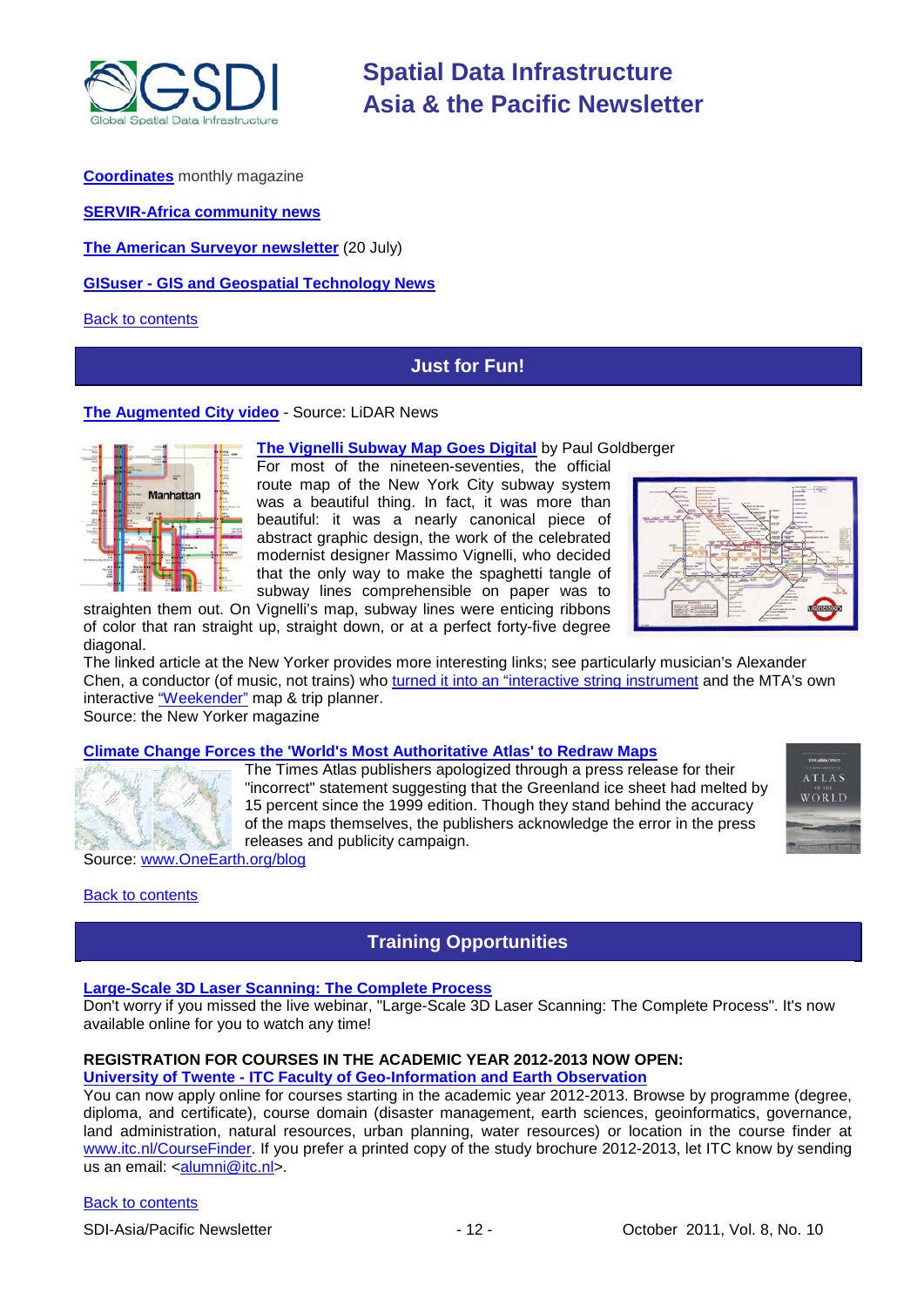

#### **Short Course: Remote Sensing and GIS for Geological and Mineral Exploration, 2 weeks (Dar es Salaam, Tanzania)**

The two-week course Remote Sensing and GIS for Geological and Mineral Exploration provides an introduction into the application of GIS, remote sensing and airborne geophysics to geologic mapping and mineral resources exploration. The course will start on 7 November 2011 at the SEAMIC premises in Dar es Salaam, Tanzania. Registration deadline: **1 November 2011**. The following will be covered: 1) The analysis and interpretation of geological data sets, such as ASTER satellite imagery, aeromagnetics and gamma-ray spectrometry and geochemistry, 2) the integration of different data sets to enhance geologic interpretations, and 3) mineral prospectivity modelling with GIS to generate exploration targets. Concepts and theories are explained in interactive lectures and their application will be practiced in hand-on exercises of East-African and other case studies.

Target group: Geologists who are working in the field of geological mapping and/or mineral resources exploration who want to deepen their knowledge of the use of digital data sets in a GIS environment to increase the efficiency of geologic mapping and exploration campaigns.

For more information and registration: [www.itc.nl/Pub/study/Courses/C11-ESA-TM-05.html.](http://www.itc.nl/Pub/study/Courses/C11-ESA-TM-05.html)

#### **[e-Learning for the Open Geospatial Community](http://elogeo.nottingham.ac.uk/xmlui)**

We are pleased to inform that the course repository for the ELOGeo (An e-Learning Framework for Using Geospatial Open Data, Open Source and Open Standards) project is ready.

ELOGeo is a JISC-funded project based at the Centre for Geospatial Science, the University of Nottingham in partnership with the Mimas Centre of Excellence at the University of Manchester. ELOGeo main collaborators are Open Source Geospatial Foundation, Open Geospatial Consortium (OGC), Ordnance Survey, Open Nottingham, International Cartographic Association (ICA) and gvSIG Association. [More details of ELOGeo.](http://elogeo.nottingham.ac.uk/index.html)

### **gvSIG Training platform opens with a first course for gvSIG users**

The gvSIG Association tries to increase its learning offer through online courses, publishing a new learning platform: gvSIG Training. In parallel, the gvSIG Association launches its official certification program. It's a step forward in the training processes in free geomatic, creating an online training centre, that contributes to the spreading as well as to the sustainability of the gvSIG project. Training without geographic barriers, and with the best professionals.

In this platform, you will find courses in several languages to learn to use the different applications of the gvSIG project, in a user level as well as in a developer one. The courses list will be extended gradually with different gvSIG and free geomatic specialization courses (databases, map servers...), with the objective of covering the different needs of the Community.

The courses offered by gvSIG Training are part of the training routes that are required to obtain the gvSIG official certification.

For further information:

- gvSIG Training: [<http://gvsig-training.com/>](http://gvsig-training.com/)

- gvSIG Certifications: [<http://www.gvsig.com/services/certification>](http://www.gvsig.com/services/certification)

# **GIS Courses by Distance Education**

### **NSW Riverina Tafe**

The courses listed below are all full Geographic Information Systems courses which can be studied over a number of semesters by distance study pathways.

[Certificate III in Spatial Information Services \(GIS\)](http://www.rit.tafensw.edu.au/nec/nrme/giscourses#Cert III in Spatial Information Services (CPP30109))

[Certificate IV in Spatial Information Services \(GIS\)](http://www.rit.tafensw.edu.au/nec/nrme/giscourses#Cert IV in Spatial Information Services (CPP40209))

[Diploma of Spatial Information Services \(GIS\)](http://www.rit.tafensw.edu.au/nec/nrme/giscourses#Diploma of Spatial Information Services (CPP50207))

Sourc[e: NSW River](http://www.rit.tafensw.edu.au/nec/nrme/giscourses)

#### **[Participatory Spatial Information Management and Communication Training Kit now available on-line](http://www.cta.int/en/About-us/CTA-news/Participatory-Spatial-Information-Management-and-Communication-Training-Kit-now-available-on-line)**

Co-published by CTA and IFAD in English and Spanish, the Training Kit is a unique product that can be tailored to meet user needs, ensuring that employees get the best training available on Participatory Spatial Information Management and Communication.

The [online version](http://pgis-tk.cta.int/) was launched at the beginning of March 2011. The DVD version was launched in December 2010. The Training Kit contains 15 Modules, each presented through a series of Units. Modules cover the entire spectrum of good developmental practice – from mobilising communities to developing a communication strategy based on the outcome of participatory mapping activities. The Modules touch on topics such as the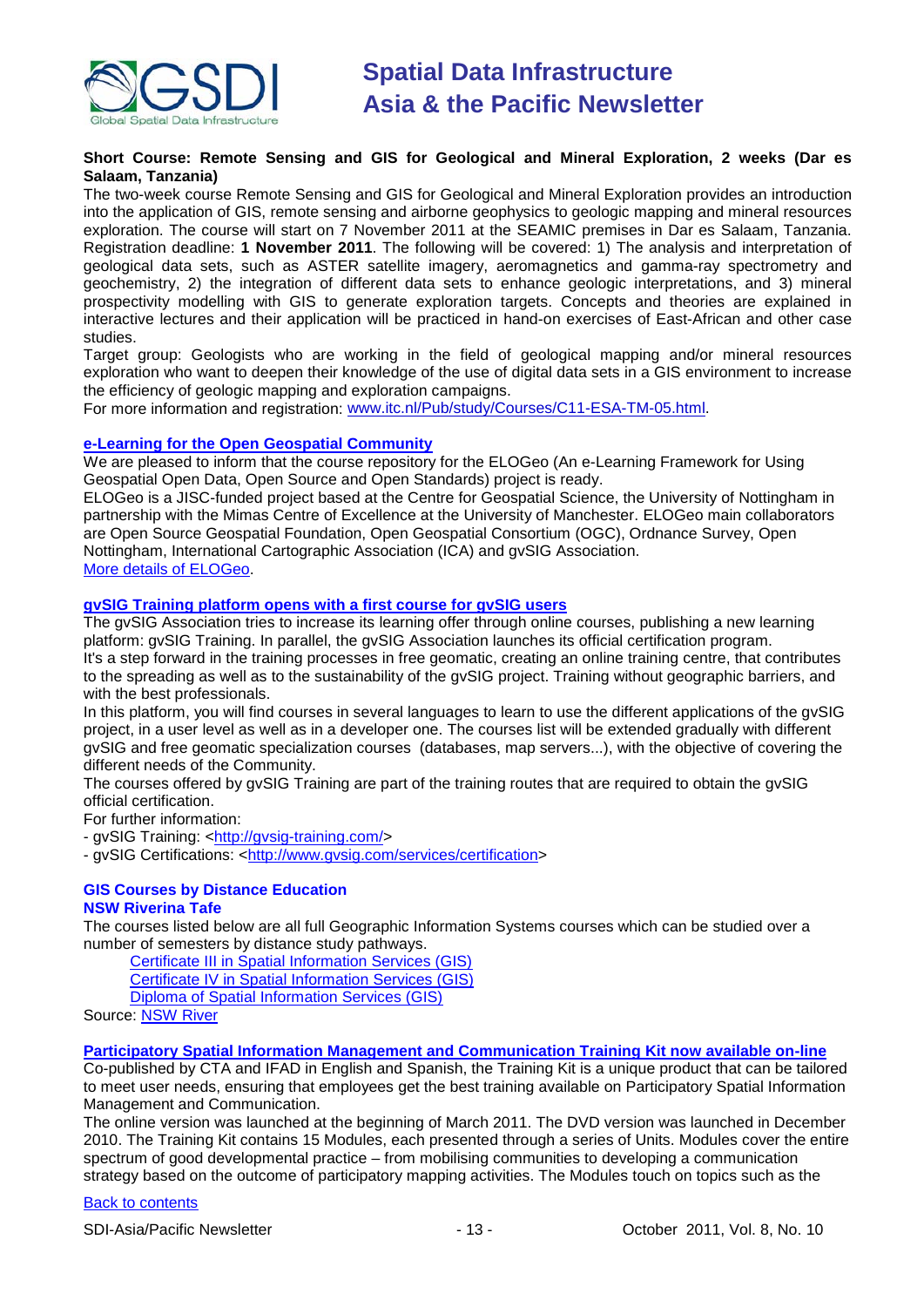

fundamentals of training, ethics and community groundwork and processes as well as the more technical low-, mid- and high-tech participatory mapping methods.

Users decide what they want to cover and when. The product has been developed using the Multimedia Training Kit (MMTK) approach – which allows you to pick and choose those Modules, Units and components that best suit your particular requirements and develop a curriculum to suit your specific needs. **Publishers:** Technical Centre for Agricultural and Rural Co-operation ACP-EU (CTA), Wageningen, The Netherlands and International Fund for Agricultural Development (IFAD), Rome, Italy Source: [The Centre for Agricultural and Rural Cooperation](http://www.cta.int/en/About-us/Who-we-are)

#### <span id="page-13-0"></span>[Back to contents](#page-0-0)

### **Funding Opportunities, Awards, Grants**

#### **[Award to encourage young geospatial scientists](http://geospatialworld.net/index.php?option=com_content&view=article&id=23094%3Aaward-to-encourage-young-geospatial-scientists-&catid=81%3Amiscellaneous-award&Itemid=1)**

To encourage young researchers working in the areas of geospatial science and technologies, Rachapudi Kamakshi Memorial Trust has instituted the Rachapudi Kamakshi Memorial Gold Medal for 'Young Geospatial Scientist™.' The award, consisting of a gold medal, citation plaque and a certificate of merit, will be awarded annually during the biggest congregation of geospatial community in the country, India Geospatial Forum (previously known as 'Map India') during 8-9 February 2012. Source: Geospatial World Weekly

#### **[Call for Proposals for Individual Research Grants: East Asian Development Network \(EADN\)](http://www.eadn.org/CallforProposals2011.pdf) Deadline: 10 October 2011**

The East Asian Development Network (EADN), a network of research institutions in developing countries of East Asia, invites research organizations and independent researchers to submit proposals for the EADN Individual Research Grants. This program aims to strengthen the capacity of institutions and independent researchers in East Asia to undertake high quality, development-focused and policy-relevant research in the social sciences.

Research proposals related to economics, human development, political and social dynamics, gender issues, international relations and other topics within the social sciences will be considered. Proposals which are development-oriented and which have implications for policy will be given preference. Topics related to the research priority areas of the Global Development Network (GDN) are encouraged (see annex for details). It should also be noted that GDN will be sponsoring a Global Research Project on the topic of Urbanization this year.

The grants are awarded on a competitive basis. Proposals will be accepted at any time until 10 October 2011. **Who are eligible to apply?** Researchers who are nationals and residents of any East Asian developing country are eligible to apply. Applications can be made by individual researchers or by research teams.

#### **Europe's earth monitoring competition**

The Global Monitoring for Environment and Security (GMES) has opened this year's competition for the best new ideas and services for the best use of Earth observation data from Europe's Global Monitoring for Environment and Security program. Initiated by the European Space Agency (ESA), the Bavarian Ministry of Economy, the German Aerospace Center (DLR) and T-Systems, the competition is open to students, researchers, entrepreneurs, start-up companies and small and medium enterprises to develop new applications for data from the GMES initiative. Proposals can be submitted by September 15, 2011 in five categories: Best Service, Ideas, ESA App, DLR Environmental, and T-Systems Cloud Computing. Prizes are awarded for the winners of each category. And, an overall winner will be awarded the GMES Master which comes with an additional cash prize of 20,000 Euros.

Source: [GMES Masters](http://www.gmes-masters.com/competition) and Thanks to Wonkug Baek for this item

#### **[Call for proposals: GSDI Small Grants Program 2011-2012](http://www.gsdi.org/node/315)**

The Global Spatial Data Infrastructure (GSDI) Association, the FGDC, and GISCorps have announced the Small Grants Program for the year 2011-12.

The Small Grants Program provides awards of \$2500 US in cash and/or contributed volunteer professional services for a technical or institutional projects. A list of typical projects follows - but this list is not exhaustive: Convening of national or sub-national seminars or workshops related to SDI

[Back to contents](#page-0-0) Producing SDI- and EOS-related training manuals and modules (these materials must not duplicate existing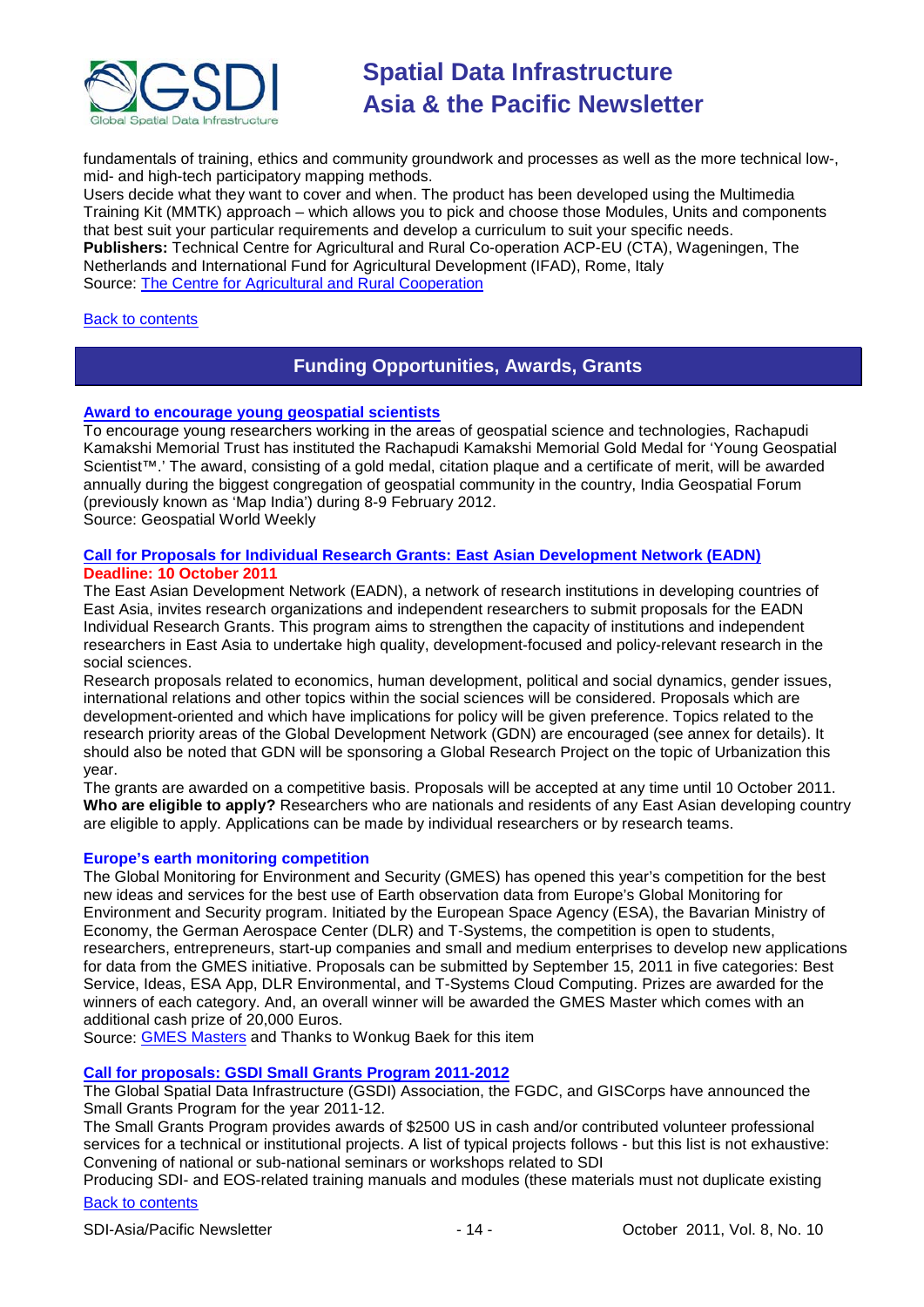

materials)

Establishing metadata and clearinghouse nodes (catalog services) Establishing standards-based web mapping and data access services Accomplishing geospatial data and/or SDI surveys or inventories Producing and disseminating newsletters and awareness-raising materials about SDI Drafting policy and legislation related to SDI Priority will be given to projects in developing nations and countries with economies in transition. Grants can be

awarded to SDI coordinating bodies (councils, committees) and GIS user groups, but the GSDI Association asks that one institution take responsibility for receiving/depositing the funds. Grants cannot be used to cover organization overhead expenses.

**Application deadline: 31 October 2011**

<span id="page-14-0"></span>[Back to contents](#page-0-0)

### **Employment Opportunities**

#### **Postdoctoral Fellow - [GIS and Land Use Modeler \(PDF-2011-14-AN\)](http://irri.org/index.php?option=com_jobboard&view=job&id=254&catid=1&lyt=table)**

IRRI is seeking a postdoctoral fellow to work on an IRRI-led CPWF project in the coastal zones of the Ganges in Bangladesh, namely Project G1 (Resource profiles, extrapolation domains and land-use plans). G1 is one of 5 projects in the Ganges basin related to more productive, profitable, resilient, and diversified rice-based cropping systems in the coastal zones of BGD. The successful applicant will work closely with team members in all 5 projects to develop resource profiles at selected experimental sites and of the Southwest coastal zone; extrapolation domains to determine where new technologies are most likely to be successful land use plans under current and different hydrological scenarios in the future.

#### **RESPONSIBILITIES**

- Work with G1 project partners and data providers in Bangladesh to create a geodatabase of relevant information in the coastal zone of the Ganges Basin, such as soil and salinity profiles, hydrological information, land use / land cover, socioeconomic data and infrastructure at 1:50,000 scale or better.

- Use this geodatabase to derive resource characterization profiles for the experimental sites and polders where the related Ganges projects are working.

- Work with the Project Leader, other senior project members and the basin project partners and stakeholders to develop a robust methodology to determine 'what work's where' by mapping the extrapolation domains for the technologies and policies promoted by the other basin projects.

- Work with project partners to update or develop a current land use plan and maps of future land use change under plausible future hydrological scenarios. This will be conducted in close collaboration with the G4 project responsible for hydrological modeling of the coastal zone of the Ganges basin.

- Consult and work with project partners and stakeholders throughout the duration of the project on matters related to spatial analysis and map provision

- Publish scientific outputs through national and international journals, proceedings, conferences, and workshops.

Based in Dhaka, with frequent field trips to the coastal zone of Bangladesh.

#### **REQUIREMENTS**

The successful candidate will have recent PhD in Geography, water or land management or related fields; at least 5-years hands-on experience on GIS, spatial analysis, resource management and rice based cropping systems in South Asia; experienced in working in multi-partner research and development programs; good experience in land use modeling, multi-criteria evaluation methods and statistical analysis tools such as R; good writing skills, and have a good publication record; written and spoken English.

The 3-year position will be based Bangladesh, with a competitive compensation and benefit package. IRRI provides a multicultural work environment that reflects the values of gender equality, teamwork, and respect for diversity. Women are encouraged to apply. Interested candidates should submit their application to [IRRIRecruitment@irri.org.](mailto:IRRIRecruitment@irri.org) Screening will start on 15 September 2011 and will continue until a suitable candidate has been found. Only short-listed candidates will be contacted. The full position description may be found at [irri.org](http://irri.org/index.php?option=com_jobboard&view=job&id=254&catid=&lyt=table)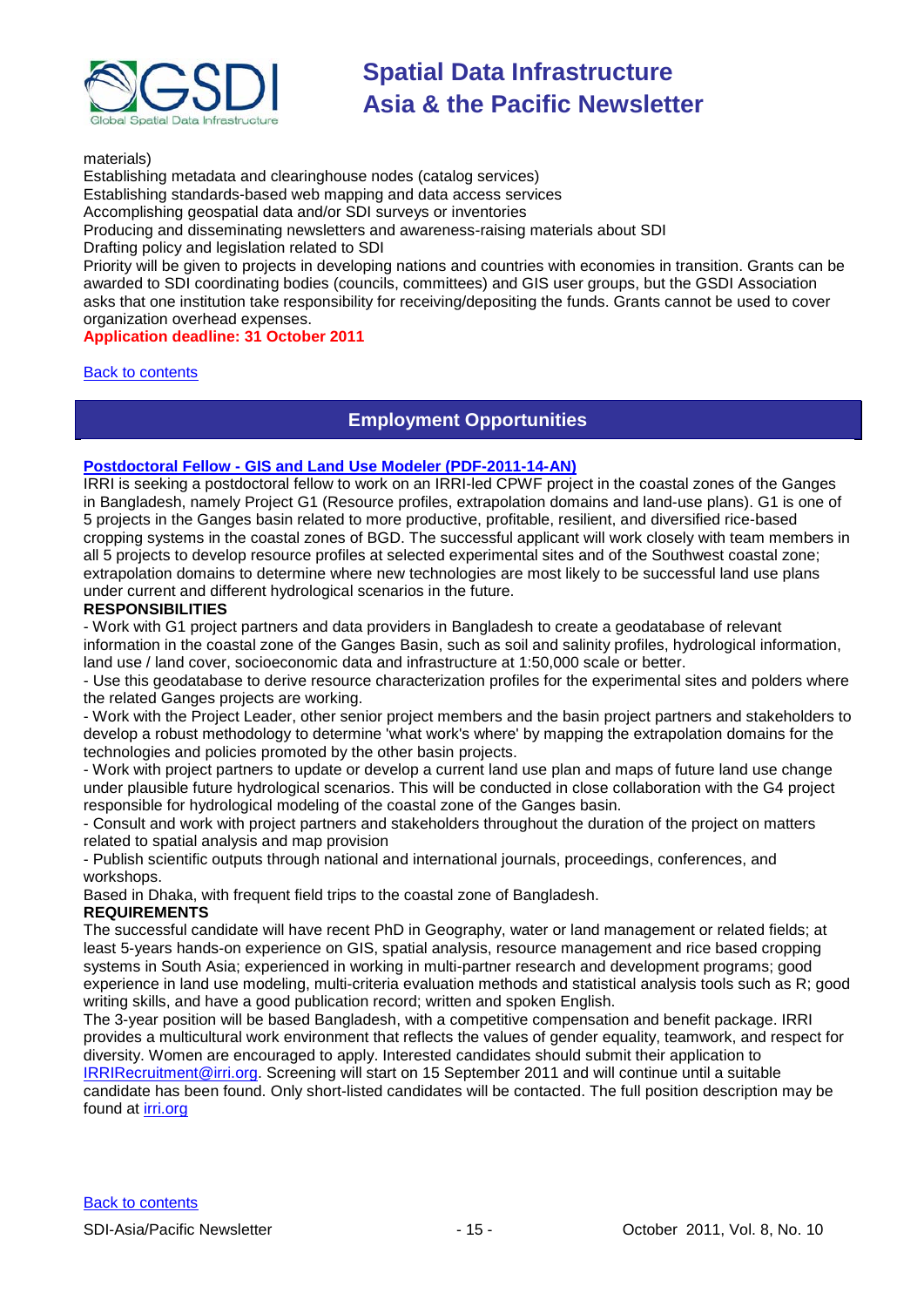

### **Conference Proceedings**

#### <span id="page-15-0"></span>**[Webcast presentations of Open Source GIS Conference 2011](http://cgs.nottingham.ac.uk/~osgis11/os_call_info.html)**

The webcasts of presentations of Open Source GIS 2011 Conference (OSGIS 2011) including the plenary presentations from OGC-OSGeo Interoperability day are now available.

**INSPIRE 2011 [Conference Report](http://www.sdimag.com/20110708150/events/event-coverage/inspire-2011-conference-report.html)** 27 June – 2 July, Edinburgh, UK



### **[2011 Esri Asia Pacific User Conference Proceedings](http://www.geodata.com.ph/index.php?option=com_content&view=article&id=226:2011-apuc-proceedings&catid=45:new-a-events)**

#### **[ISDE Working Group Meeting on Digital Earth Vision to 2020](http://www.digitalearth-isde.org/news/Digital%20Earth%20Vision%20to%202020.html)**

In March 2011, the International Society for Digital Earth held a working group meeting in Beijing on a Digital Earth Vision to 2020. The meeting brought together a diverse group of experts in an attempt to imagine how Digital Earth might evolve over the next decade. The Vision to 2020 is an updated reevaluation of the Digital Earth concept presented by Al Gore in 1998. This new vision takes into account the advances in technology made so far in the 21st century, considers changes in society and the ways people interact with technology, and anticipates the drivers that will affect future development.

#### <span id="page-15-1"></span>**[Back to contents](#page-0-0)**

### **Conferences, Events**

For upcoming events of global or major international interest, please visit the [upcoming conference list o](http://gsdi.org/events/upcnf.asp)n the GSDI website – as this conference list will be reserved for conferences within or with specific interest to the Asia Pacific Region.

#### **The editors welcome news of conferences & events from the newsletter subscribers**

#### **[Call for Expression of Interest to host AARSE 2014 and future Conferences](http://lists.gsdi.org/pipermail/sdi-africa/2010-November/001135.html)**

Call for Expression of Interest to host the 10th biennial International Conference of the African Association of Remote Sensing of the Environment (AARSE) in October 2014 and future Conferences. The 9th conference will be held in Morocco in October 2012.

| <b>Date</b>          | <b>Location</b>                       | <b>Event</b>                                                                                                                                                                                                                                                                                                                                                                                                                                                                                                                                                                                                                                                       |  |
|----------------------|---------------------------------------|--------------------------------------------------------------------------------------------------------------------------------------------------------------------------------------------------------------------------------------------------------------------------------------------------------------------------------------------------------------------------------------------------------------------------------------------------------------------------------------------------------------------------------------------------------------------------------------------------------------------------------------------------------------------|--|
| October 2011         |                                       |                                                                                                                                                                                                                                                                                                                                                                                                                                                                                                                                                                                                                                                                    |  |
| 3-4 October<br>"NEW" | Whistler, Canada                      | 2011 GITA Pacific Northwest Chapter's 11th Annual Fall GIS<br><b>Conference</b>                                                                                                                                                                                                                                                                                                                                                                                                                                                                                                                                                                                    |  |
| 3-7 October          | Taipei, TAIWAN                        | 32nd Asian Conference on Remote Sens&gnsing for<br>Green Asia" (ACRS 2011)                                                                                                                                                                                                                                                                                                                                                                                                                                                                                                                                                                                         |  |
| 5-7 October          | Zanzibar<br>Beach<br>Resort, Tanzania | 6th ESRI Eastern Africa User Conference<br><b>Call for Presentations</b><br>ESRI Eastern Africa invites you to share and discuss your GIS<br>experiences by submitting a paper abstract for the upcoming<br>conference in any of the following tracks:<br>* Conference Track Sub-themes<br>* Mapping & Charting and Public Safety Defence & Intelligence,<br>Disaster Management, Law Enforcement, National Mapping &<br>Charting<br>* Government Demographics, Economic Development, Election<br>Services, Land Records, Public Works, Urban Planning<br>* Natural Resources Agriculture, Biodiversity Conservation,<br>Environmental Management, Water Resources |  |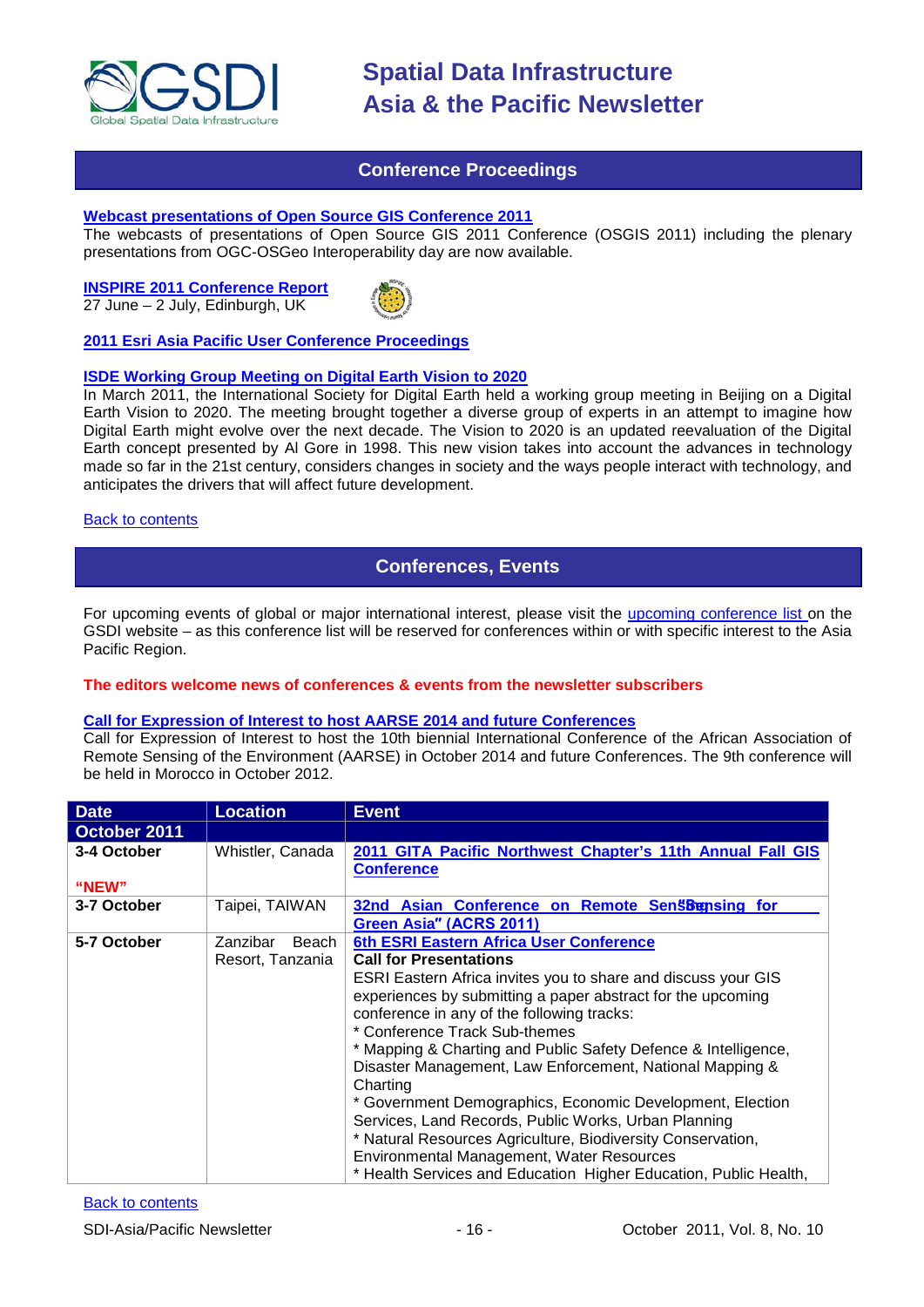

|                       |                  | Research                                                                          |  |
|-----------------------|------------------|-----------------------------------------------------------------------------------|--|
|                       |                  | * Utilities Electric Generation, Transmission & Distribution,                     |  |
|                       |                  | Telecommunications, Water & Sewerage                                              |  |
|                       |                  | * Transportation & Business Aviation, Highways & Roads,                           |  |
|                       |                  | Logistics, Maritime Transportation, Railways, Real Estate                         |  |
|                       |                  | <b>Abstract Submission</b>                                                        |  |
|                       |                  |                                                                                   |  |
|                       |                  | The deadline for abstract submission is 30 July 2011. Papers                      |  |
|                       |                  | brochure for the guidelines of abstract submission and submit your                |  |
|                       |                  | abstract at http://www.esriea.co.ke/index.php/6th-esri-ea-user-                   |  |
|                       |                  | conference or contact events@esriea.co.ke.                                        |  |
|                       |                  | <b>Map Gallery</b>                                                                |  |
|                       |                  | ESRI Eastern Africa invites you to submit posters/banners of your                 |  |
|                       |                  | GIS work done with ArcGIS software for display in the Map Gallery                 |  |
|                       |                  | during the conference and for inclusion in the keynote                            |  |
|                       |                  | presentations.                                                                    |  |
|                       |                  | All poster presenters will receive a 30% discount on conference                   |  |
|                       |                  | registration. The poster submission deadline is the 24 September                  |  |
|                       |                  | 2011. Contact events@esriea.co.ke for more details.                               |  |
|                       |                  | <b>Registration</b>                                                               |  |
|                       |                  | The Conference registration is now open and the Early Bird                        |  |
|                       |                  | Registration deadline is 12 August 2011. ESRI Eastern Africa                      |  |
|                       |                  | recommends that you register today and take advantage of the                      |  |
|                       |                  | Early Bird Registration. Visit http://www.esriea.co.ke/index.php/6th-             |  |
|                       |                  | esri-ea-user-conference or contact events@esriea.co.ke for more                   |  |
|                       |                  | information and registration                                                      |  |
| 5-7 October           | Melbourne,       | <b>Celebrating</b><br>achievement<br>research<br>and<br>ten<br>years<br><u>of</u> |  |
|                       | Australia        | <b>Celebrating 10 Years (2001-2011)</b>                                           |  |
|                       |                  | Established in 2001, the CSDILA has been                                          |  |
|                       |                  | to national<br>contributing<br>and international                                  |  |
|                       |                  | knowledge and practise in the domain of Land                                      |  |
|                       |                  | Administration, SDI and spatial enablement for                                    |  |
|                       |                  | 2001-2011<br>ten years. To celebrate ten years of research                        |  |
|                       |                  | the CSDILA is proud to host a two day event<br><b>10 YEARS</b>                    |  |
|                       |                  | CSDIL<br>titled "Beyond Spatial Enablement" to be held in                         |  |
|                       |                  | <b>DATA INFRASTRUCTURES</b>                                                       |  |
|                       |                  | Melbourne, October 2011 to discuss the future<br><b>LAND ADMINISTRATION</b>       |  |
|                       |                  | directions of spatial enablement.                                                 |  |
| <u> 10-18 October</u> | Istanbul, Turkey | <b>World GIS Summit</b>                                                           |  |
|                       |                  | "The World GIS Summit" has been postponed to June 25-30,                          |  |
| "NEW"                 |                  | 2012."                                                                            |  |
| 12-13 October         | Montreal,        | <b>Geomatics 2011</b>                                                             |  |
| "NEW"                 | Canada           | E-mail: info@acsg-montreal.ca                                                     |  |
| 12-13 October         | Maryland, USA    | GeoTech 2011                                                                      |  |
| "NEW"                 |                  |                                                                                   |  |
| 16-19 October         | San Antonio,     | <b>GeoInt 2011</b>                                                                |  |
| "NEW"                 | Texas, USA       |                                                                                   |  |
| 17 - 19 October       | Jakarta,         | Map Asia is now rebranded as <b>Asia Geospatial Forum</b> .                       |  |
|                       | Indonesia        | Contact                                                                           |  |
| 20 - 21 October       | Guilin, China    | <b>ISPRS Workshop on Geospatial Data Infrastructure:</b>                          |  |
|                       |                  | From data acquisition and updating to smarter devices                             |  |
|                       |                  | 2011<br><b>Contact</b>                                                            |  |
|                       |                  | <b>Deadline for abstracts: CLOSED</b>                                             |  |
|                       |                  | The objective of the workshop is to provide a platform for scholars               |  |
|                       |                  | and professionals in relevant areas to exchange research ideas and                |  |
|                       |                  | interests, to present the newest research results, to discuss the                 |  |
|                       |                  | cutting-edge technology, and to promote the development and                       |  |
|                       |                  | application of SDI and the international collaboration.                           |  |
| 24-26 October         | Seoul, Korea     | <b>High level forum on Global Geospatial Information</b>                          |  |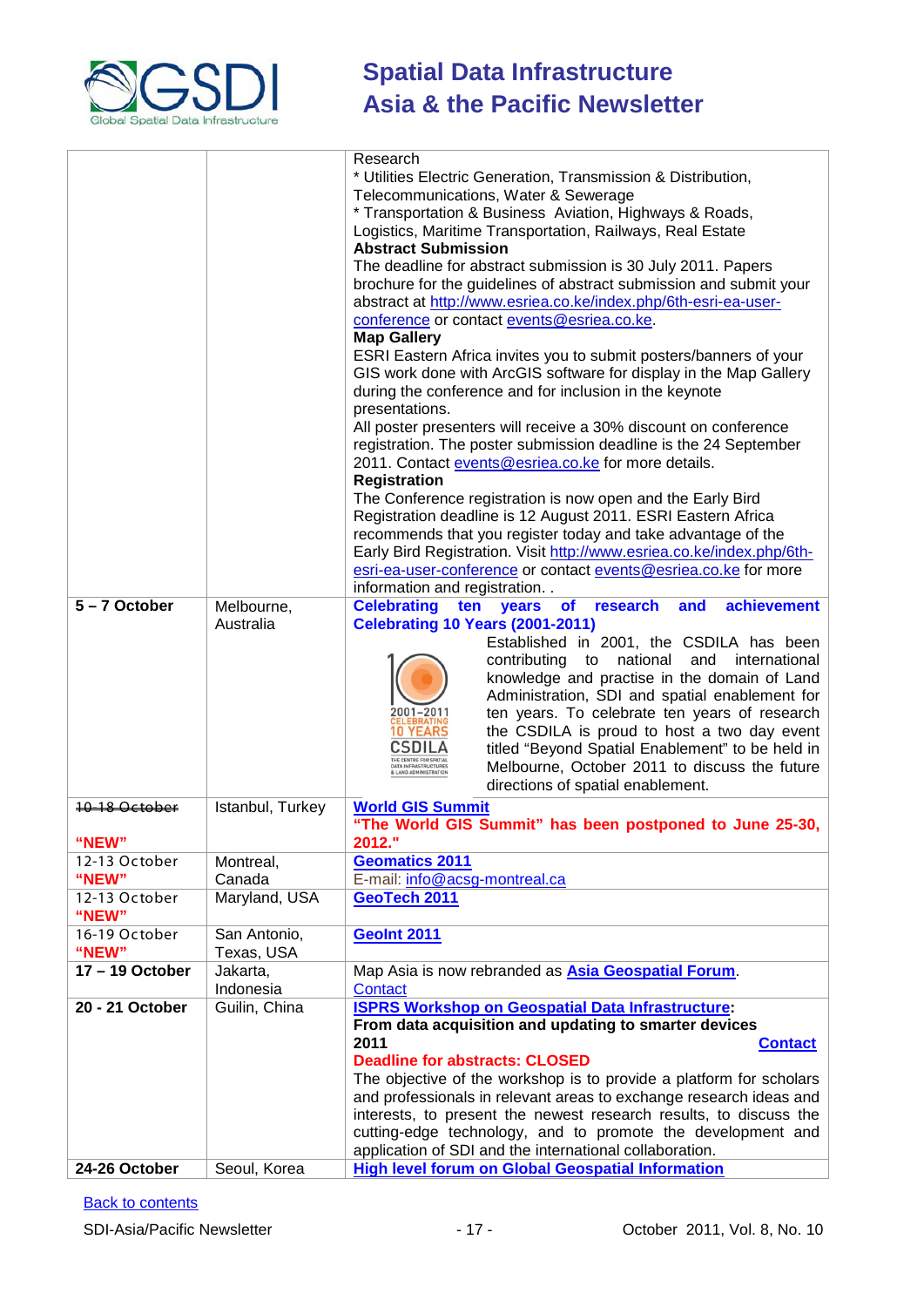

|                                     |                           | <b>Management</b><br>This High level forum on Global Geospatial Information<br>Management is being co-organized by the Korean National<br>Geographic Information Institute (NGII Korea) and the UN<br>Department of Economic and Social Affairs (UN-DESA), and<br>supported by the Permanent Committee on GIS Infrastructure for<br>Asia and the Pacific (PCGIAP), the Permanent Committee for<br>Geospatial Data Infrastructure of the Americas (PC-IDEA) and the<br>Committee on Development Information, Science and Technology<br>(CODIST) for Africa.<br>Draft programme                                                                                                                                                                                                                                                                                                                                                                                                                                                                                                                                                                                                                                                                                      |
|-------------------------------------|---------------------------|--------------------------------------------------------------------------------------------------------------------------------------------------------------------------------------------------------------------------------------------------------------------------------------------------------------------------------------------------------------------------------------------------------------------------------------------------------------------------------------------------------------------------------------------------------------------------------------------------------------------------------------------------------------------------------------------------------------------------------------------------------------------------------------------------------------------------------------------------------------------------------------------------------------------------------------------------------------------------------------------------------------------------------------------------------------------------------------------------------------------------------------------------------------------------------------------------------------------------------------------------------------------|
| 24 - 27 October                     | Seoul, Korea              | <b>United Nations Forum on Global Geospatial Information</b><br><b>Management (GGIM)</b>                                                                                                                                                                                                                                                                                                                                                                                                                                                                                                                                                                                                                                                                                                                                                                                                                                                                                                                                                                                                                                                                                                                                                                           |
| $25 - 28$ October                   | Paris, France             | FIG Commission 3 Workshop - The Empowerment of Local<br><b>Authorities: Spatial Information and Spatial Planning Tools</b><br><b>Website</b>                                                                                                                                                                                                                                                                                                                                                                                                                                                                                                                                                                                                                                                                                                                                                                                                                                                                                                                                                                                                                                                                                                                       |
| <b>November</b>                     |                           |                                                                                                                                                                                                                                                                                                                                                                                                                                                                                                                                                                                                                                                                                                                                                                                                                                                                                                                                                                                                                                                                                                                                                                                                                                                                    |
| 2011<br>$7 - 11$<br><b>November</b> | Abuja, Nigeria            | <b>AfricaGIS 2011: A Geospatial Technology Revolution in Africa</b><br>Sub-themes:<br>Spatially-enabled Governance;<br>Enterprise GIS and Land Administration: the building blocks<br>of sustainable development;<br>New Trends: crowd-sourcing, volunteered geographic<br>information (VGI), and web services in the cloud;<br>Business Geographic's: the geospatial advantage<br>Please submit your abstracts to secretariat@eis-africa.org<br>immediately.                                                                                                                                                                                                                                                                                                                                                                                                                                                                                                                                                                                                                                                                                                                                                                                                      |
| $14 - 16$<br><b>November</b>        | Kuala Lumpur,<br>Malaysia | The International Conference on Informatics Engineering &<br><b>Information Science (ICIEIS2011)</b><br><b>Contact</b><br>University Technology Malaysia, Malaysia<br>Nov. 14-16, 2011<br>All the papers will be reviewed and the accepted papers in the<br>conference will be published in the Communications in Computer<br>and Information Science (CCIS) of Springer Lecture Notes Series<br>(www.springer.com/series/7899), and will be indexed in many<br>global databases including ISI Proceedings and Scopus. In<br>addition, selected papers after complete modification and revision<br>will be published in the special issues journals.<br>Researchers are encouraged to submit their work electronically.<br>Submitted paper should not exceed 15 pages, including<br>illustrations. Papers should be submitted electronically. All papers<br>will be fully refereed by a minimum of two specialized referees.<br>Before final acceptance, all referees comments must be<br>considered.<br><b>Important Dates</b><br>==============<br><b>Submission Date</b><br>: Aug. 1, 2011<br>Notification of acceptance: Aug. 20, 2011<br>Camera Ready submission : Aug. 30, 2011<br>: Aug. 30, 2011<br>Registration<br>: Nov. 14-16, 2011<br>Conference dates |
| $14 - 16$<br><b>November</b>        | Madrid, Spain             | <b>ICERI2011, the International Conference of Education,</b><br><b>Research and Innovation</b><br>Abstract submission: 14th July 2011<br>Acceptance notification: 1st September 2011                                                                                                                                                                                                                                                                                                                                                                                                                                                                                                                                                                                                                                                                                                                                                                                                                                                                                                                                                                                                                                                                               |
| $14 - 18$                           | Pretoria,                 | Final Paper submission: 29th September 2011<br><b>ISO/TC 211 Plenary</b>                                                                                                                                                                                                                                                                                                                                                                                                                                                                                                                                                                                                                                                                                                                                                                                                                                                                                                                                                                                                                                                                                                                                                                                           |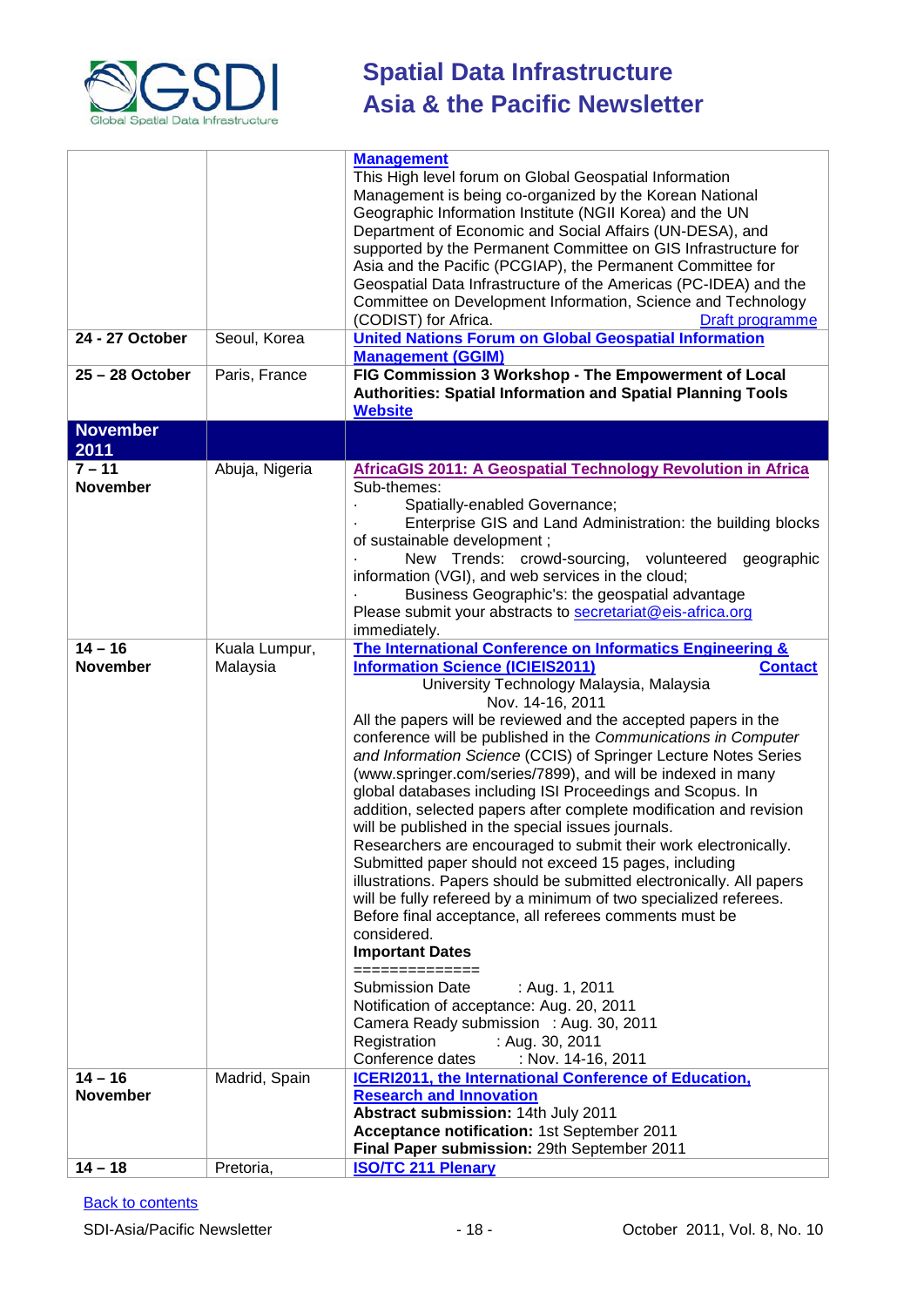

| <b>November</b>              | South Africa                   | 33rd ISO/TC 211 Plenary and associated meetings<br>ISO/TC 211 Geographic information/Geomatics is responsible for<br>the ISO geographic information series of standards. These<br>standards may specify, for geographic information, methods, tools<br>and services for data management (including definition and<br>description), acquiring, processing, analyzing, accessing,<br>presenting and transferring such data in digital/electronic form<br>between different users, systems and locations. |  |
|------------------------------|--------------------------------|--------------------------------------------------------------------------------------------------------------------------------------------------------------------------------------------------------------------------------------------------------------------------------------------------------------------------------------------------------------------------------------------------------------------------------------------------------------------------------------------------------|--|
| $14 - 18$<br><b>November</b> | Santiago, Chile                | UGI 2001 International Geographic Union "Regional<br><b>Geographic Conference"</b><br><b>Contact</b><br><b>Brochure &amp; Call for Papers</b>                                                                                                                                                                                                                                                                                                                                                          |  |
| $15 - 16$<br><b>November</b> | Seoul, Korea                   | Esri Korea, Inc. is proud to host the 7th Esri Asia Pacific User<br><b>Conference</b>                                                                                                                                                                                                                                                                                                                                                                                                                  |  |
| $15 - 17$<br><b>November</b> | Canberra,<br>Australia         | Spatial@Gov2011                                                                                                                                                                                                                                                                                                                                                                                                                                                                                        |  |
| $21 - 24$<br><b>November</b> | Jakarta,<br>Indonesia          | <b>World Delta World Summit</b>                                                                                                                                                                                                                                                                                                                                                                                                                                                                        |  |
| $21 - 25$<br><b>November</b> | Wellington,<br>New Zealand     | <b>Surveying &amp; Spatial Sciences Conference 2011</b>                                                                                                                                                                                                                                                                                                                                                                                                                                                |  |
| $22 - 25$                    | Beijing                        | United Nations International Conference on Space-based                                                                                                                                                                                                                                                                                                                                                                                                                                                 |  |
| <b>November</b>              |                                | Technologies for Disaster Risk Management [UN SPIDER] -                                                                                                                                                                                                                                                                                                                                                                                                                                                |  |
|                              |                                | Applications from interested professionals, experts and decision-                                                                                                                                                                                                                                                                                                                                                                                                                                      |  |
|                              |                                | makers are now being accepted. Please visit the Conference                                                                                                                                                                                                                                                                                                                                                                                                                                             |  |
|                              |                                | webpage and register for this event. The deadline for receiving                                                                                                                                                                                                                                                                                                                                                                                                                                        |  |
|                              |                                | applications: 30 September 2011.                                                                                                                                                                                                                                                                                                                                                                                                                                                                       |  |
|                              |                                | Please note that incomplete applications as well as applications                                                                                                                                                                                                                                                                                                                                                                                                                                       |  |
|                              |                                | received after the deadline will not be considered so you are                                                                                                                                                                                                                                                                                                                                                                                                                                          |  |
|                              |                                | requested to take the time to complete all the necessary steps and                                                                                                                                                                                                                                                                                                                                                                                                                                     |  |
|                              |                                | complete all the required information, particularly if you need                                                                                                                                                                                                                                                                                                                                                                                                                                        |  |
|                              |                                | funding support.                                                                                                                                                                                                                                                                                                                                                                                                                                                                                       |  |
|                              |                                | The event expects 200 disaster risk management and space-                                                                                                                                                                                                                                                                                                                                                                                                                                              |  |
|                              |                                | technology experts to participate in Beijing. For specific                                                                                                                                                                                                                                                                                                                                                                                                                                             |  |
|                              |                                | contributions to the proposed themes/sessions, for proposing a                                                                                                                                                                                                                                                                                                                                                                                                                                         |  |
|                              |                                | topic for technical presentation and for proposing to provide                                                                                                                                                                                                                                                                                                                                                                                                                                          |  |
|                              |                                | sponsorship to the event, please contact Mr. Shirish Ravan and/or                                                                                                                                                                                                                                                                                                                                                                                                                                      |  |
|                              |                                | Ms. Li Suju.                                                                                                                                                                                                                                                                                                                                                                                                                                                                                           |  |
|                              |                                | For further information, contact: David Stevens, Programme                                                                                                                                                                                                                                                                                                                                                                                                                                             |  |
|                              |                                | Coordinator, [UN-SPIDER] United Nations Office for Outer Space                                                                                                                                                                                                                                                                                                                                                                                                                                         |  |
|                              |                                | Affairs.                                                                                                                                                                                                                                                                                                                                                                                                                                                                                               |  |
| 29 November -<br>2 December  | University of                  | <b>The State of Australian Cities</b>                                                                                                                                                                                                                                                                                                                                                                                                                                                                  |  |
|                              | Melbourne,<br><b>AUSTRALIA</b> | <b>Key Dates</b><br>31 OCT 2011<br>Final papers due                                                                                                                                                                                                                                                                                                                                                                                                                                                    |  |
| 29 November -                | Suva, Fiji                     | <b>Pacific GIS&amp;RS Conference 2011</b><br>Contact                                                                                                                                                                                                                                                                                                                                                                                                                                                   |  |
| 2 December                   |                                | Since the first Pacific GIS&RS Conference in 1999, this annual                                                                                                                                                                                                                                                                                                                                                                                                                                         |  |
|                              |                                | event has attracted a lot of participants from as far as the Americas                                                                                                                                                                                                                                                                                                                                                                                                                                  |  |
|                              |                                | to the sunny islands most of us call home. Each year the range of                                                                                                                                                                                                                                                                                                                                                                                                                                      |  |
|                              |                                | GIS&RS technologies presented cover an array of applications                                                                                                                                                                                                                                                                                                                                                                                                                                           |  |
|                              |                                | including the management of resources of the small island Pacific                                                                                                                                                                                                                                                                                                                                                                                                                                      |  |
|                              |                                | nations. Shallow water bathymetry derived from satellite imagery,                                                                                                                                                                                                                                                                                                                                                                                                                                      |  |
|                              |                                | forest function maps to identify areas for to be protected, areas                                                                                                                                                                                                                                                                                                                                                                                                                                      |  |
|                              |                                | identified for developments in flood zones are some of the                                                                                                                                                                                                                                                                                                                                                                                                                                             |  |
|                              |                                | applications where the development of GIS&RS in the region have                                                                                                                                                                                                                                                                                                                                                                                                                                        |  |
|                              |                                | been applied in various sectors. As with previous conferences,                                                                                                                                                                                                                                                                                                                                                                                                                                         |  |
|                              |                                | there are no fees levied for those wishing to attend. Donations                                                                                                                                                                                                                                                                                                                                                                                                                                        |  |
|                              |                                | however are graciously accepted. This year's theme is Data                                                                                                                                                                                                                                                                                                                                                                                                                                             |  |
|                              |                                | Sharing, Better Mapping!                                                                                                                                                                                                                                                                                                                                                                                                                                                                               |  |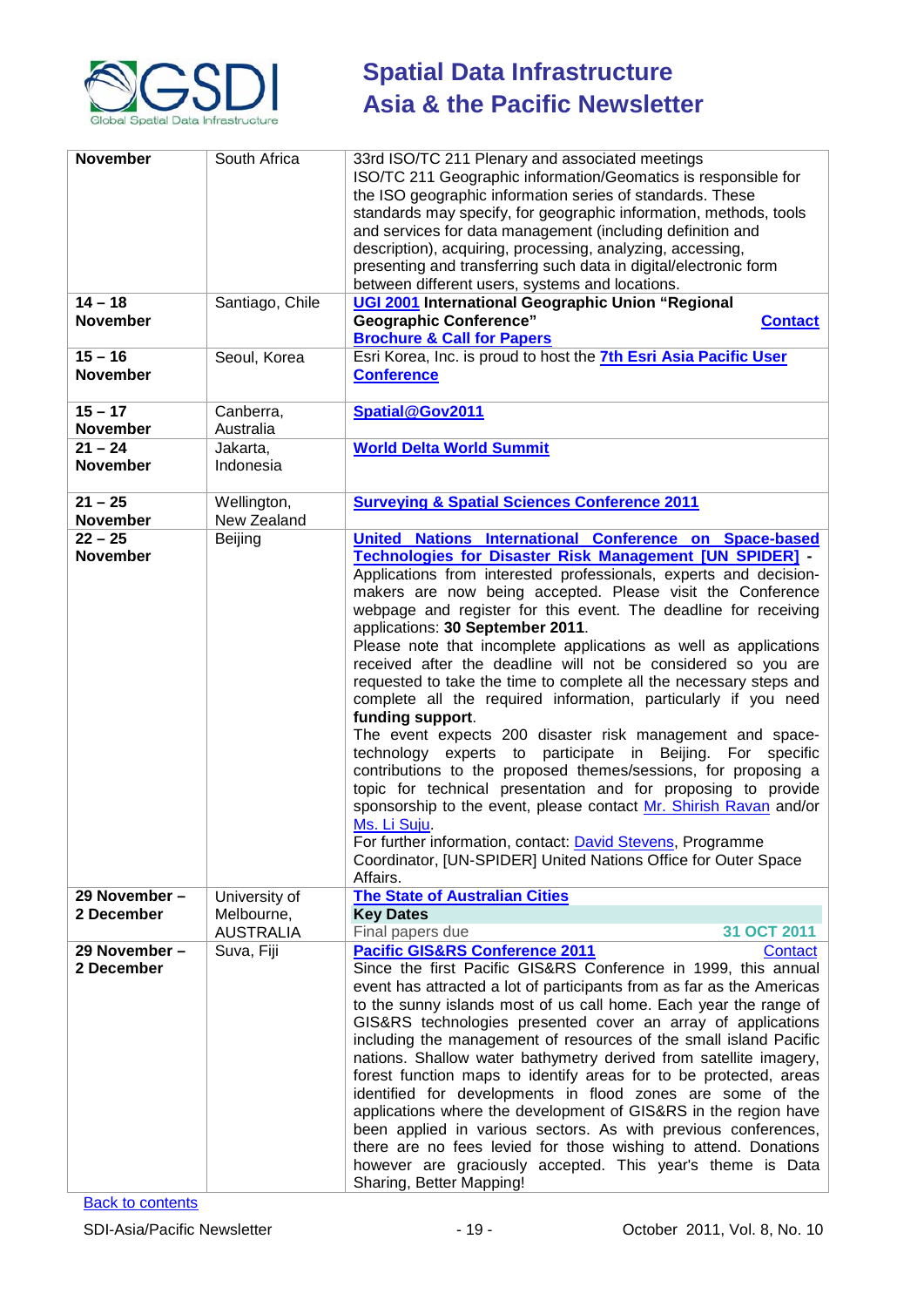

|                              |                                           | Send presentation title by 15 September 2011.<br>Abstracts due by 2 November 2011.                                                                                                                                                                                                                                                                                                                                                                                                                                                                                                                                                                                                                                                                                                                                                                      |  |
|------------------------------|-------------------------------------------|---------------------------------------------------------------------------------------------------------------------------------------------------------------------------------------------------------------------------------------------------------------------------------------------------------------------------------------------------------------------------------------------------------------------------------------------------------------------------------------------------------------------------------------------------------------------------------------------------------------------------------------------------------------------------------------------------------------------------------------------------------------------------------------------------------------------------------------------------------|--|
| <b>December</b><br>2011      |                                           |                                                                                                                                                                                                                                                                                                                                                                                                                                                                                                                                                                                                                                                                                                                                                                                                                                                         |  |
| 5 - 7 December               | Hue City,<br>Vietnam                      | The 9th International Conference on Advances in Mobile<br><b>Computing and Multimedia (MoMM2011)</b><br>15 July 2011: Full Papers (8 pages), Short papers, Demos and<br>work in progress (5 pages)<br>15 September 2011: Acceptance Notification<br>15 October 2011: Camera-Ready Papers and Authors Registration<br>The submitted papers should not exceed 8 pages and must follow<br>the <b>ACM</b> guidelines.<br>Contact                                                                                                                                                                                                                                                                                                                                                                                                                            |  |
| 6 - 9 December               | Singapore                                 | 18th Session of the Asia-Pacific Regional Space Agency<br><b>Forum (APRSAF-18)</b><br><b>PDF Brochure</b><br><b>Contact APRSAF Secretariat</b><br>APRSAF serves as an active forum to promote concrete<br>cooperative space-related activities at the regional, Asia-Pacific<br>level. APRSAF also aims to expand the peaceful uses of space<br>technologies and their applications for sustainable development of<br>countries in the region.<br>APRSAF-18 is being jointly organized by the Singapore Space and<br>Technology Association (SSTA), Centre for Remote Imaging,<br>Sensing and Processing (CRISP) of the National University of<br>Singapore, the Ministry of Education, Culture, Sports, Science and<br>Technology (MEXT) of Japan and the Japan Aerospace Exploration<br>Agency (JAXA).                                                |  |
| $11 - 14$<br><b>December</b> | Abu Dhabi, UAE                            | <b>CALL FOR PAPERS</b><br>The 6th International Conference for Internet Technology and<br><b>Secured Transactions (ICITST-2011)</b><br>The ICITST is an international refereed conference dedicated to the<br>advancement of the theory and practical implementation of secured<br>Internet transactions and to fostering discussions on information<br>technology evolution. The ICITST aims to provide a highly<br>professional and comparative academic research forum that<br>promotes collaborative excellence between academia and industry.<br>Full Paper Submission Date: June 30, 2011<br>Extended Abstract (Work in Progress) Submission: July 31<br>Early Registration Deadline (Authors only): September 30, 2011<br>Late Registration Deadline (Authors only): November 15, 2011<br>Participants Registration: May 01 to December 01, 2011 |  |
| January 2012                 |                                           | For more details                                                                                                                                                                                                                                                                                                                                                                                                                                                                                                                                                                                                                                                                                                                                                                                                                                        |  |
| $10 - 12$ January            | University of BC,<br>Vancouver,<br>Canada | Eighth International Conference on Environmental, Cultural,<br><b>Economic and Social Sustainability.</b>                                                                                                                                                                                                                                                                                                                                                                                                                                                                                                                                                                                                                                                                                                                                               |  |
| $16 - 18$ January            | UCLA,                                     | <b>EIGHTH INTERNATIONAL CONFERENCE ON TECHNOLOGY,</b>                                                                                                                                                                                                                                                                                                                                                                                                                                                                                                                                                                                                                                                                                                                                                                                                   |  |
| "AMENDED"                    | Los Angeles,<br><b>USA</b>                | <b>KNOWLEDGE AND SOCIETY</b><br>Presenters may choose to submit written papers for publication in<br>the fully refereed International Journal of Technology, Knowledge<br>and Society. If you are unable to attend the conference in person,<br>virtual registrations are also available which allow you to submit a<br>paper for refereeing and possible publication in this fully refereed<br>academic Journal.<br>The <b>deadline</b> for the next round in the call for papers (a title and<br>short abstract) is 11October.<br>Proposals are reviewed within two weeks of submission.                                                                                                                                                                                                                                                              |  |
| February 2012                |                                           |                                                                                                                                                                                                                                                                                                                                                                                                                                                                                                                                                                                                                                                                                                                                                                                                                                                         |  |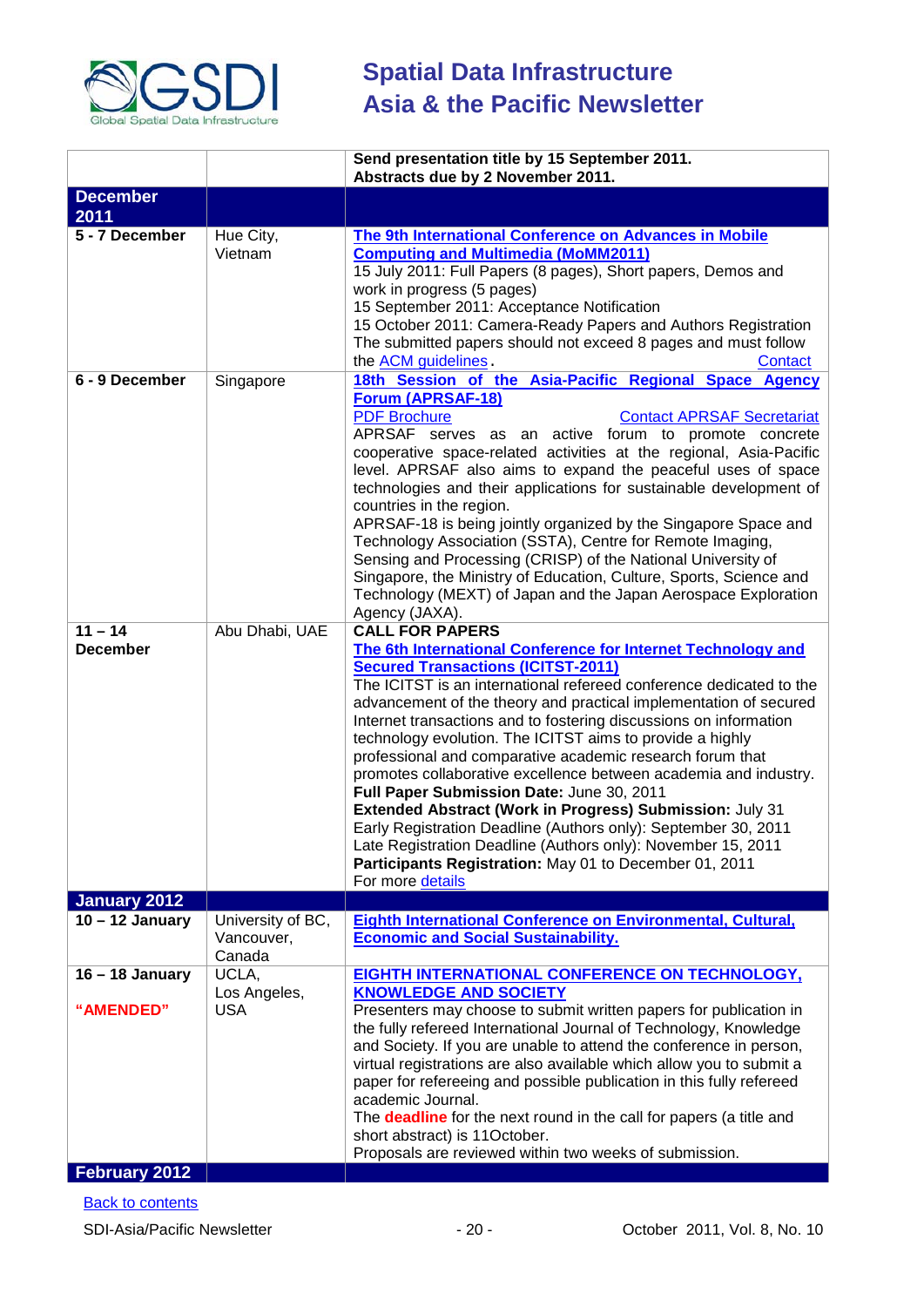

| $7 - 9$ February  | Gurgoan, India  | <b>India Geospatial Forum</b><br><b>Important Dates to Remember</b>                                                                                                                                                                                                                                                                                                                                                                                                                                                                                                                                                                                                                                                                          |                                                                                                                                                                                                                                                                                                                                                                                                                                                                                                                                                                                                                                                                                                                                                                                                                                                                                                                                       |
|-------------------|-----------------|----------------------------------------------------------------------------------------------------------------------------------------------------------------------------------------------------------------------------------------------------------------------------------------------------------------------------------------------------------------------------------------------------------------------------------------------------------------------------------------------------------------------------------------------------------------------------------------------------------------------------------------------------------------------------------------------------------------------------------------------|---------------------------------------------------------------------------------------------------------------------------------------------------------------------------------------------------------------------------------------------------------------------------------------------------------------------------------------------------------------------------------------------------------------------------------------------------------------------------------------------------------------------------------------------------------------------------------------------------------------------------------------------------------------------------------------------------------------------------------------------------------------------------------------------------------------------------------------------------------------------------------------------------------------------------------------|
| "NEW"             |                 | <b>Abstract Submission</b>                                                                                                                                                                                                                                                                                                                                                                                                                                                                                                                                                                                                                                                                                                                   | November 11, 2011                                                                                                                                                                                                                                                                                                                                                                                                                                                                                                                                                                                                                                                                                                                                                                                                                                                                                                                     |
|                   |                 | Abstract Acceptance                                                                                                                                                                                                                                                                                                                                                                                                                                                                                                                                                                                                                                                                                                                          | November 30th, 2011                                                                                                                                                                                                                                                                                                                                                                                                                                                                                                                                                                                                                                                                                                                                                                                                                                                                                                                   |
|                   |                 | <b>Author Registration</b>                                                                                                                                                                                                                                                                                                                                                                                                                                                                                                                                                                                                                                                                                                                   | December 9th, 2011                                                                                                                                                                                                                                                                                                                                                                                                                                                                                                                                                                                                                                                                                                                                                                                                                                                                                                                    |
|                   |                 | <b>Full Paper Submission</b>                                                                                                                                                                                                                                                                                                                                                                                                                                                                                                                                                                                                                                                                                                                 | December 16th, 2011                                                                                                                                                                                                                                                                                                                                                                                                                                                                                                                                                                                                                                                                                                                                                                                                                                                                                                                   |
|                   |                 | <b>Award to encourage young geospatial scientists</b>                                                                                                                                                                                                                                                                                                                                                                                                                                                                                                                                                                                                                                                                                        |                                                                                                                                                                                                                                                                                                                                                                                                                                                                                                                                                                                                                                                                                                                                                                                                                                                                                                                                       |
| <b>April 2012</b> |                 | India') during 8-9 February 2012.                                                                                                                                                                                                                                                                                                                                                                                                                                                                                                                                                                                                                                                                                                            | To encourage young researchers working in the areas of geospatial<br>science and technologies, Rachapudi Kamakshi Memorial Trust<br>has instituted the Rachapudi Kamakshi Memorial Gold Medal for<br>'Young Geospatial Scientist <sup>™</sup> .' The award, consisting of a gold<br>medal, citation plaque and a certificate of merit, will be awarded<br>annually during the biggest congregation of geospatial community<br>in the country, India Geospatial Forum (previously known as 'Map                                                                                                                                                                                                                                                                                                                                                                                                                                        |
| 11 - 13 April     | Lancaster, UK   |                                                                                                                                                                                                                                                                                                                                                                                                                                                                                                                                                                                                                                                                                                                                              | Call for Papers, GISRUK2012, Lancaster University, 2012                                                                                                                                                                                                                                                                                                                                                                                                                                                                                                                                                                                                                                                                                                                                                                                                                                                                               |
| 23-27 April       | Amsterdam,      | • Environmental Geoinformatics<br>• Open-Source GI<br>$\bullet$ Web2.0<br>• Qualitative GIS<br>• Spatial Ecology<br>• Health<br>• Emergency Response<br>• Landscape Visualisation<br>• Geospatial Semantics<br>• Location-Based Services<br>• Remote Sensing and Photogrammetry<br>and as hardcopy for purchase via http://www.lulu.com.<br>on Tuesday 10th April 2012.<br>The keynote speakers for the conference will be:<br>- Pete Atkinson, University of Southampton, UK<br>- Mei-Po Kwan, Ohio State University, USA<br>- Tyler Mitchell, Executive Director, OSGeo, USA<br>members of the local organising committee via<br>submissions and welcoming you to Lancaster in 2012.<br><b>GEOSPATIAL</b><br><b>Geospatial World Forum</b> | We are pleased to invite you to submit short (~1500 word) papers<br>for the 20th annual GIS Research UK conference (GISRUK).<br>We welcome papers covering all aspects of theoretical and applied<br>GIS research, particularly those within the following themes:<br>The closing date for submissions is 25th November 2011. All<br>papers will be subject to peer review with accepted papers<br>allocated to oral and poster sessions accordingly. Conference<br>proceedings including all papers accepted for oral and poster<br>presentation will be made available as a free e-book (with ISBN)<br>The conference will be proceeded by a Open Source GeoSpatial<br>software workshop and a Young Researchers Forum commencing<br>For more information and submission details please visit the<br>conference website: http://www.lancs.ac.uk/gisruk2012 or contact<br>gisruk2012@lancs.ac.uk . We look forward to receiving your |
| "NEW"             | The Netherlands | WORLD /<br><b>FORUM</b>                                                                                                                                                                                                                                                                                                                                                                                                                                                                                                                                                                                                                                                                                                                      | Theme: Geospatial Industry & World Economy                                                                                                                                                                                                                                                                                                                                                                                                                                                                                                                                                                                                                                                                                                                                                                                                                                                                                            |
| <b>May 2012</b>   |                 |                                                                                                                                                                                                                                                                                                                                                                                                                                                                                                                                                                                                                                                                                                                                              |                                                                                                                                                                                                                                                                                                                                                                                                                                                                                                                                                                                                                                                                                                                                                                                                                                                                                                                                       |
| 13-17 May         | Quebec City,    | 2012 Joint World Conference                                                                                                                                                                                                                                                                                                                                                                                                                                                                                                                                                                                                                                                                                                                  |                                                                                                                                                                                                                                                                                                                                                                                                                                                                                                                                                                                                                                                                                                                                                                                                                                                                                                                                       |
|                   |                 |                                                                                                                                                                                                                                                                                                                                                                                                                                                                                                                                                                                                                                                                                                                                              |                                                                                                                                                                                                                                                                                                                                                                                                                                                                                                                                                                                                                                                                                                                                                                                                                                                                                                                                       |

**[Back to contents](#page-0-0)**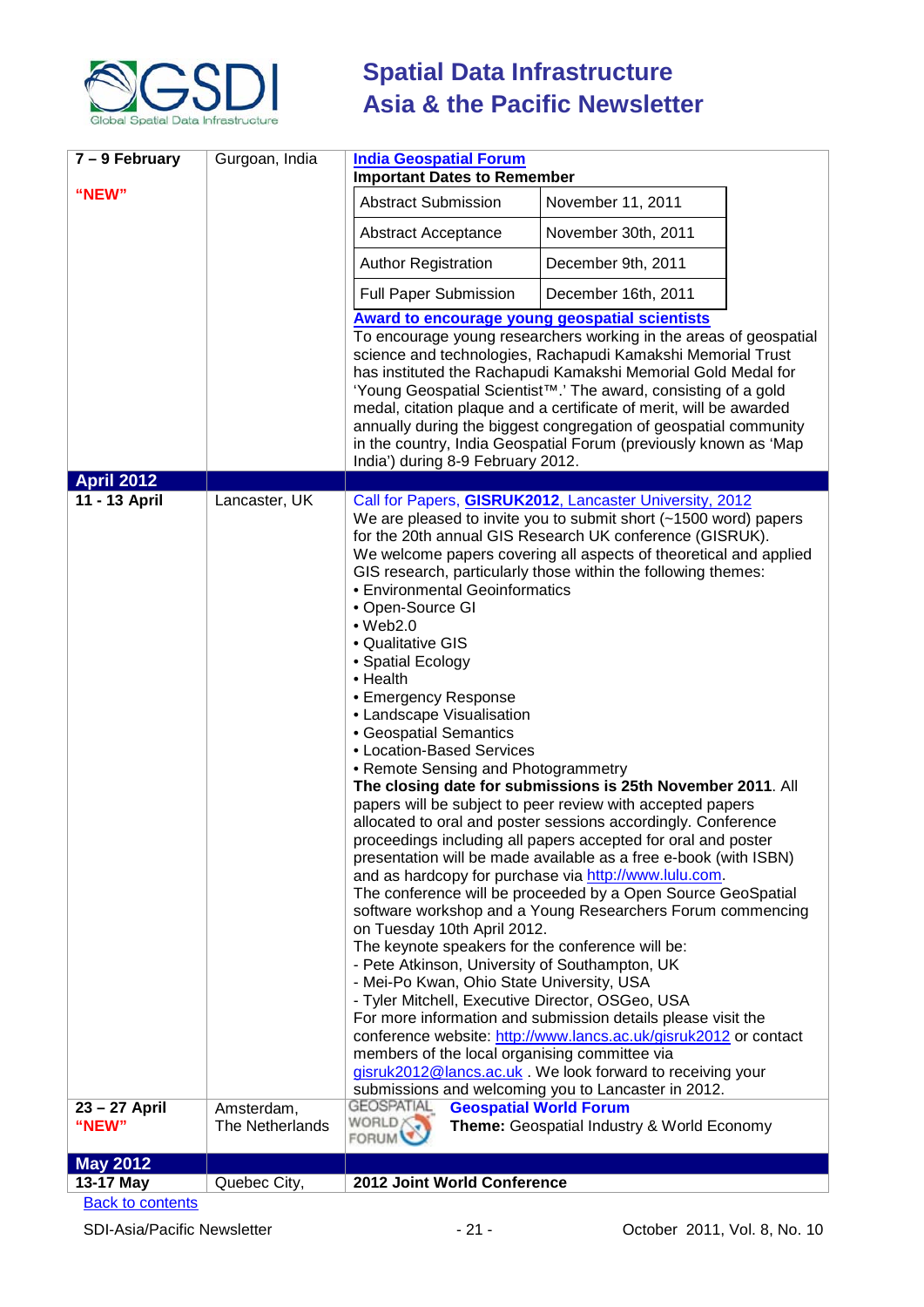

| "AMENDED"<br><b>June 2012</b><br>25-30 June | Canada<br>Istanbul, Turkey | <b>GSDI 13 and Canadian Geomatics Conference (CCC)</b><br>hosted by <b>GEOIDE</b> Network<br>GSDI 13 invites presentations/papers covering the full range of<br>practice, development and research experiences that advance the<br>practice and theory of spatial data infrastructure development and<br>spatial enablement of society. GSDI 13 will support three primary<br>forms of publication:<br>(1) a normal conference proceedings with abstracts and full articles<br>(non-refereed and refereed), published on a USB drive or CD and<br>archived on the web,<br>(2) a pre-conference published book of fully refereed articles titled<br>"Spatially Enabling Government, Industry and Citizens: Research<br>and Development Perspectives" to be distributed to all conference<br>participants and archived on the web, and<br>(3) a post-conference special edition of the International Journal of<br>Spatial Data Infrastructures Research (IJSDIR) with full articles<br>selected from the proceedings and then fully refereed and revised<br>after the conference.<br>In addition, two separate calls arising from the joint conference are<br>being issued for chapter submissions to two additional books:<br>(1) "The Added Value of Scientific Networking: GEOIDE Network<br>Experiences" to be distributed to all conference participants (Call for<br>chapters at http://www.geoide.ulaval.ca/call-for-chapters.aspx), and<br>(2) "3DGeo Info Conference Proceedings" (Springer) to be mailed<br>after the conference to all 3DGeo Conference participants which<br>will be a single track on Wednesday and Thursday (Call at<br>http://www.3dgeoinfo2012.ulaval.ca/?page_id=48).<br><b>IMPORTANT DATES</b><br>Deadline for Submission of Abstracts: 15 November 2011<br>Deadline for Submission of Full Papers for Refereed Outlets: 15<br>November 2011<br>Conference Dates: 14-17 May 2012<br><b>IMPORTANT LINKS</b><br>Joint Conference Call for Abstracts and<br>Papers:http://www.gsdi.org/gsdiconf/gsdi13/papers.html<br>Conference Website: http://www.gsdi.org/gsdi13<br>Past GSDI World Conference<br>Proceedings:http://www.gsdi.org/gsdiConferences<br>Past open access Books affiliated with the<br>conference:http://www.gsdi.org/openaccessbooks<br>Other Important<br>Dates:http://www.gsdi.org/gsdiconf/gsdi13/dates.html<br><b>World GIS Summit</b> |
|---------------------------------------------|----------------------------|-------------------------------------------------------------------------------------------------------------------------------------------------------------------------------------------------------------------------------------------------------------------------------------------------------------------------------------------------------------------------------------------------------------------------------------------------------------------------------------------------------------------------------------------------------------------------------------------------------------------------------------------------------------------------------------------------------------------------------------------------------------------------------------------------------------------------------------------------------------------------------------------------------------------------------------------------------------------------------------------------------------------------------------------------------------------------------------------------------------------------------------------------------------------------------------------------------------------------------------------------------------------------------------------------------------------------------------------------------------------------------------------------------------------------------------------------------------------------------------------------------------------------------------------------------------------------------------------------------------------------------------------------------------------------------------------------------------------------------------------------------------------------------------------------------------------------------------------------------------------------------------------------------------------------------------------------------------------------------------------------------------------------------------------------------------------------------------------------------------------------------------------------------------------------------------------------------------------------------------------------------------------------------------------------------------------------------------------------------------------------------------------|
| "NEW"                                       |                            | "The World GIS Summit" has been postponed to June 25-30,<br>2012."                                                                                                                                                                                                                                                                                                                                                                                                                                                                                                                                                                                                                                                                                                                                                                                                                                                                                                                                                                                                                                                                                                                                                                                                                                                                                                                                                                                                                                                                                                                                                                                                                                                                                                                                                                                                                                                                                                                                                                                                                                                                                                                                                                                                                                                                                                                        |
| <b>August 2012</b>                          |                            |                                                                                                                                                                                                                                                                                                                                                                                                                                                                                                                                                                                                                                                                                                                                                                                                                                                                                                                                                                                                                                                                                                                                                                                                                                                                                                                                                                                                                                                                                                                                                                                                                                                                                                                                                                                                                                                                                                                                                                                                                                                                                                                                                                                                                                                                                                                                                                                           |
| 25 August -<br>1 September                  | Melbourne,<br>Australia    | <b>XXII International Society for Photogrammetry &amp; Remote</b><br><b>Sensing Congress</b><br>Email: isprs2012@icms.com.au                                                                                                                                                                                                                                                                                                                                                                                                                                                                                                                                                                                                                                                                                                                                                                                                                                                                                                                                                                                                                                                                                                                                                                                                                                                                                                                                                                                                                                                                                                                                                                                                                                                                                                                                                                                                                                                                                                                                                                                                                                                                                                                                                                                                                                                              |
| October 2012                                |                            |                                                                                                                                                                                                                                                                                                                                                                                                                                                                                                                                                                                                                                                                                                                                                                                                                                                                                                                                                                                                                                                                                                                                                                                                                                                                                                                                                                                                                                                                                                                                                                                                                                                                                                                                                                                                                                                                                                                                                                                                                                                                                                                                                                                                                                                                                                                                                                                           |
|                                             | Morocco                    | 10th biennial International Conference of the African<br><b>Association of Remote Sensing of the Environment (AARSE)</b>                                                                                                                                                                                                                                                                                                                                                                                                                                                                                                                                                                                                                                                                                                                                                                                                                                                                                                                                                                                                                                                                                                                                                                                                                                                                                                                                                                                                                                                                                                                                                                                                                                                                                                                                                                                                                                                                                                                                                                                                                                                                                                                                                                                                                                                                  |
| 2014                                        | Malaysia                   | Malaysia will be hosting the (International Federation of Surveyors)<br>FIG Congress in 2014. The decision was taken at the recently<br>concluded FIG Congress 2010 in Sydney, Australia.                                                                                                                                                                                                                                                                                                                                                                                                                                                                                                                                                                                                                                                                                                                                                                                                                                                                                                                                                                                                                                                                                                                                                                                                                                                                                                                                                                                                                                                                                                                                                                                                                                                                                                                                                                                                                                                                                                                                                                                                                                                                                                                                                                                                 |